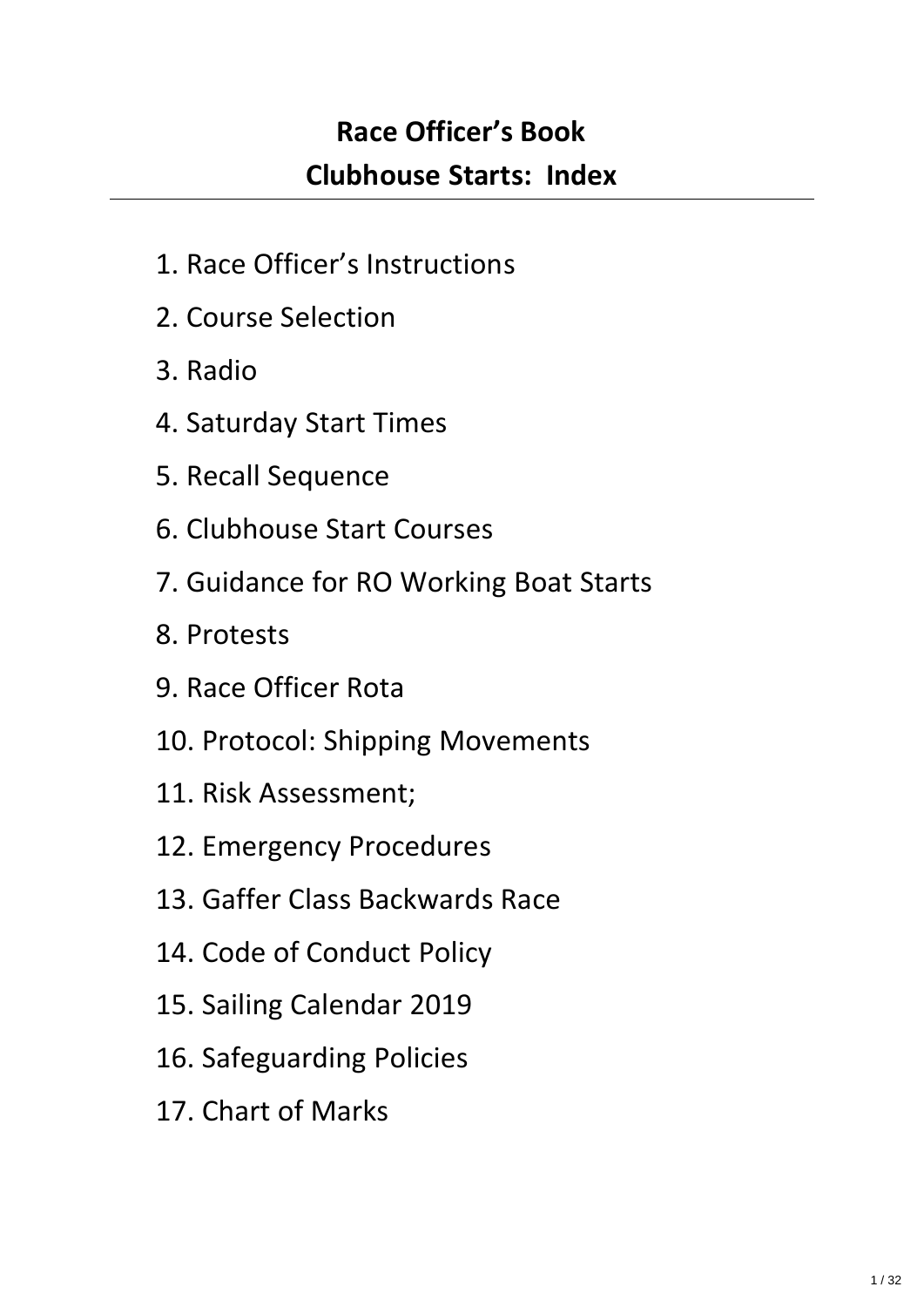### **RACE OFFICER INSTRUCTIONS CLUBHOUSE STARTS**

- · Make sure you read and understand the current FSC Sailing Instructions.
- · Refer to the Race Officer file containing tide tables, Courses, Racing Rules of Sailing 2017-2020 and procedure check lists.
- · Arrive early, with AT LEAST ONE HELPER, 12:30 on Saturdays at the latest.

### **Prior to arrival**

- · Obtain information on wind strength, direction and sea state for the race period and area. If possible check visually from Pendennis Point or Castle Drive before racing.
- · Telephone the Falmouth Coastguard for their weather report, this is not always accurate in relation to the race area but can give advance warning of weather patterns.
- · Check time and height of tide and consider likely affect on finishing time. Also please see suggested protocol re shipping movements in file.

#### **On arrival**

- · Telephone Pilot, 01326 211395 or 07836 661668, for details of shipping movements likely to affect the racing.
- · Check Ops Room information for details of missing marks.
- · Ensure that both radios are switched on: one and in dual watch mode, (M1/Channel 16) and the other on Channel 72.Last minute registrations cannot be accepted, 48 hours is the required time.
- · In severe weather, if felt necessary, cancel one or more classes or instruct that buoyancy aids be worn by displaying the appropriate flag and announcing over VHF Channel 72. (See Guidance for Race Officers in file).
- · Assign jobs to your helper(s) ie spotting, flag raising etc according to preference and ability.
- · Liaise with Boatman over laying of any marks, (turning mark on Saturdays and inner distance mark). Note the distance mark should not be laid on the pre-start side of the line.
- · If you are advised of commercial shipping movements in the race area display a white flag at the clubhouse.
- · Refer to course length advice chart, decide course and hoist the numeral pennant to indicate the course group.
- · Announce the course for each class, using the course number, on VHF Channel 72. If a 'race officer's choice' course is used, each mark should be announced on VHF Channel 72.

#### **Starting**

- · Start spotting yachts in the starting area, using sail numbers and class flags. Record them on the spotter's sheet in their relevant classes, together with the courses set.
- · **Do not give or allow your helpers to give any verbal instructions to boats involved in racing.**
- · Watch out for boats sailing inside the moorings after their start, or interfering with the starts of other classes. In obvious or persistent cases, record their sail numbers and enter in Ops Room book with details and inform Sailing Secretary of Vice-Commodore.
- Make sure your helpers are aware of time and in position when required by calling five minute countdowns from ten minutes before warning signal.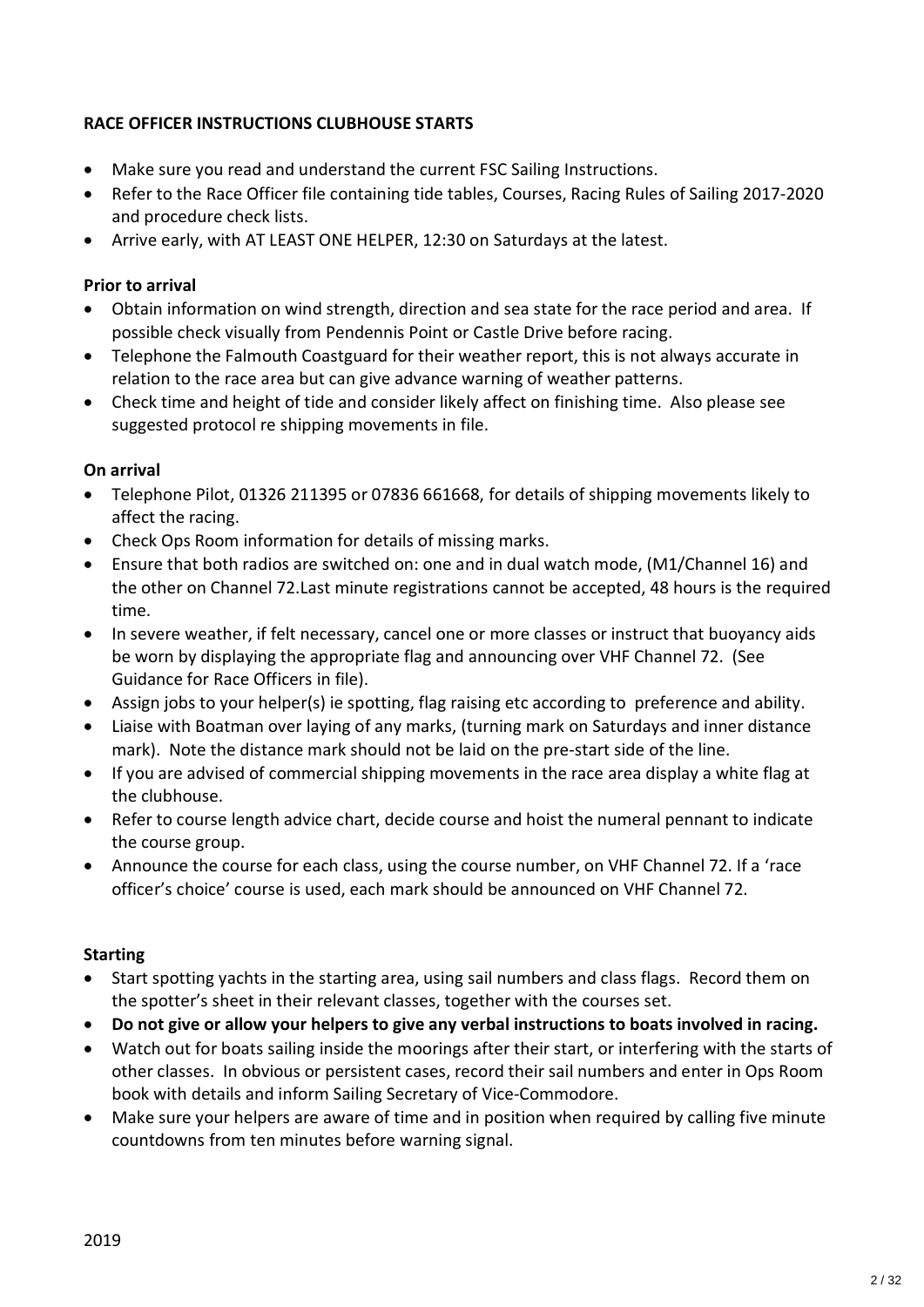- · Commence starting signal procedure at the appropriate time. Use of flags in the starting sequence is at Race Officer's discretion: you may decide to use flags or not to use flags. (see Race Officer file).
- · As each class starts, count the number of starters, check against number recorded and amend if necessary.
- · Watch out for boats over the line at the start and promptly make the appropriate signals, if a premature starter does not return and start correctly record and disqualify.

### **B Class starts in the harbour**

When you go down the harbour ensure you can remain in close touch and do not extend your duties into other areas. If necessary delegate a competent person with whom to liaise in the Ops Room, otherwise give course for B Class to Boatman using VHF Channel 72 and start B Class down in the inner harbour. Ensure the correct flags, if being used, and sound equipment are on the launch. See separate instructions for B Class starts.

#### **During the Race**

- · If two rounds are scheduled decide whether to shorten (or lengthen), the second round. If so make appropriate announcements on VHF Channel 72 and give two sound signals as each boat approaches the turning mark. Do not change the course grouping.
- · If two rounds are sailed, time and record boats turning at the end of the first round, ensure the turning mark is left to starboard.

#### **Finishing**

- · Identify and give a sound signal to **all** finishers and record their times. (Undeclared yachts will not appear on the results sheets.)
- · Note any yachts flying a protest flag; collect any protests, (see OOD file for procedure).
- · Ensure all yachts are accounted for, if any yacht is overdue and causing concert in deteriorating conditions, inform the Coastguard and provide details. (Yachts should have registered on the RYA SafeTRX App). In seriously deteriorating weather conditions, accidents etc see procedure in OOD's file Flow chart of actions & accountability.

## **Postponement – if some big problem arises**

- · Display AP (Answering Pennant), give two blasts of hooter, announce "AP up" on VHF.
- · To restart, Lower AP, give one blast on the hooter, announce "AP down" on VHF.
- · After 1 minute, carry out Starting Procedure, (10 minutes, 5 minute and start).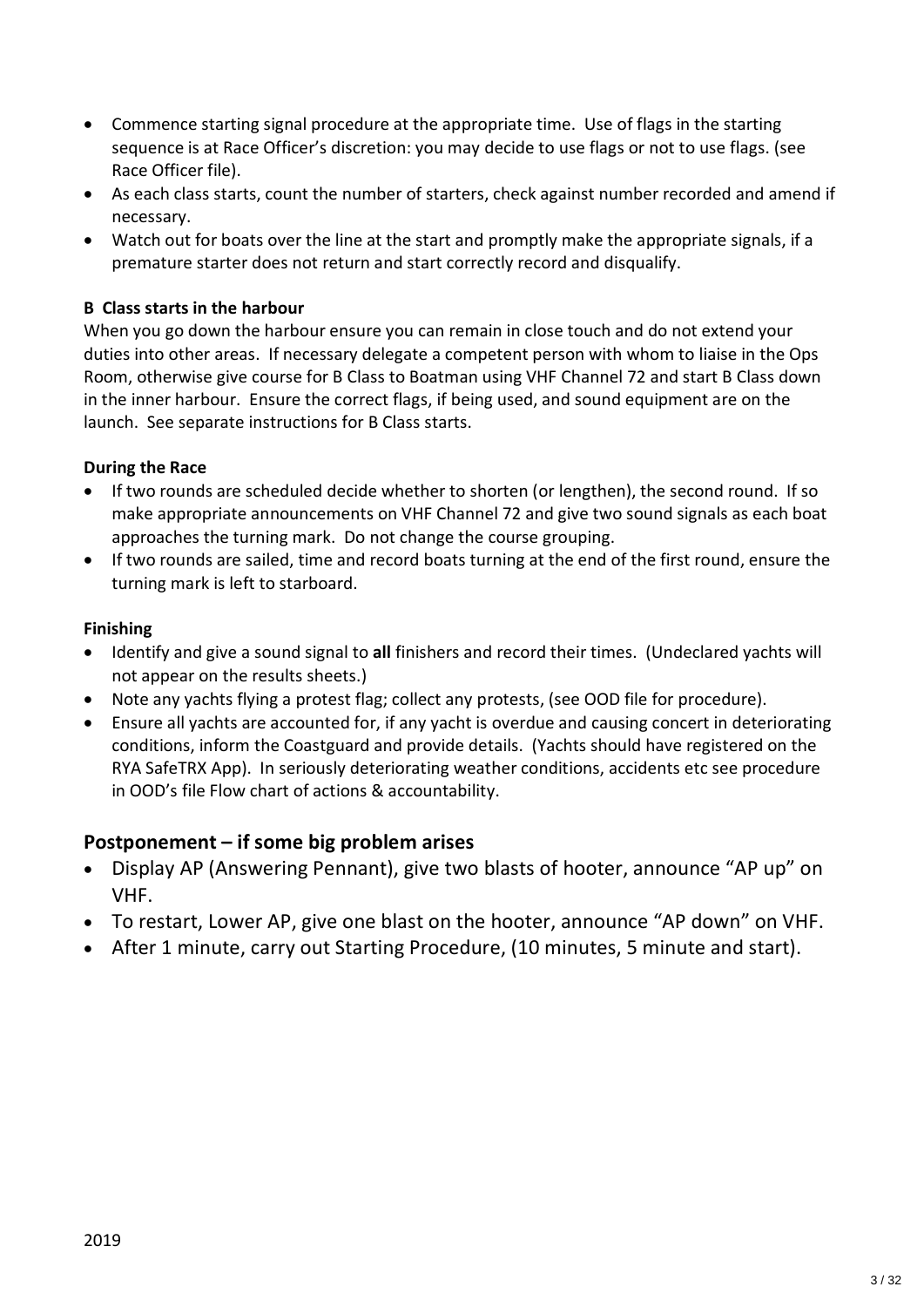# **COURSE SELECTION – IMPORTANT NOTES**

- · To set length look at distance guidance chart, race time target is 2 hours.
- · In winds over 15 knots, especially in a Southerly breeze and ebbing tide, do not send Open Boats (Sunbeam, G Class, C Class or B Class) south of Governor.
- · Sunbeams like windward/leeward
- · Q, E and U like to go in the bay, (2 rounds not important)
- · B & C like to do 2 Rounds
- · Lift turning mark when all boats have rounded and no boats have finished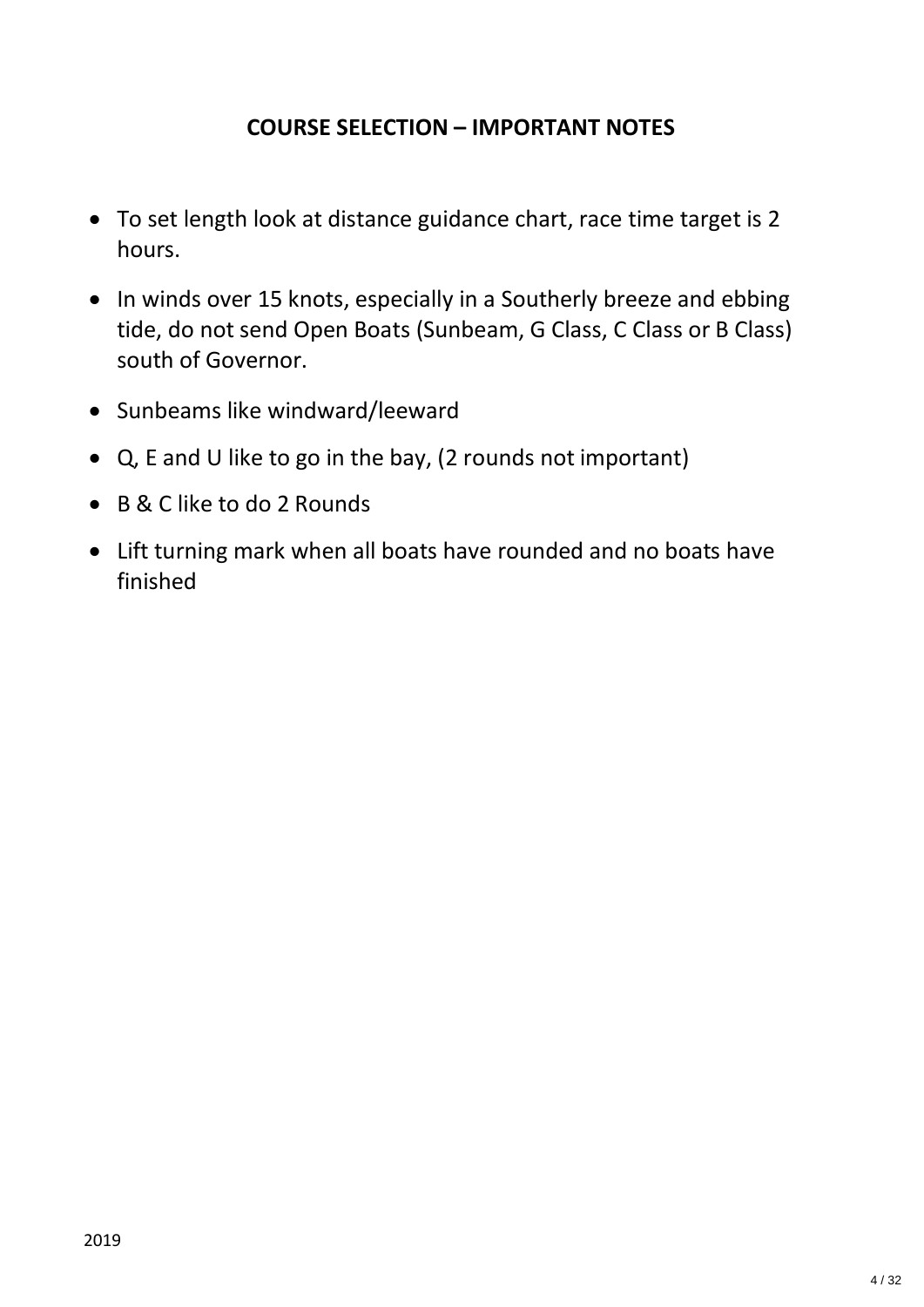### **RADIO**

- M1 (37) Flushing Launch yacht or shore (marina or club)
	- 16 emergency (also call-up channel)
	- 67 coastguard
	- 72 Flushing Sailing Club courses and starting
	- 12 port control Falmouth Haven

#### **Dual Watch 16 and M1**

Listen on this during racing. Switch on volume, press M to get 1 then 4/DW.

#### **To call on M1**

- · If already on M1 use microphone. If on dual watch then press 4/DW (then you may need to press M1 again).
- Lift microphone, press switch on side.
- · Call 'Flushing Club Launch, (or name of boat), this is Flushing Sailing Club, (or Flushing Committee Boat), over'.
- Release switch on side of microphone to listen. (You cannot hear the reply if you continue to hold the switch down).

#### **To call on 16**

Press 16, to return to M1 – press M1, then onto dual watch and press 4/DW.

#### **To Make Race Announcements on Channel 72**

- · Use the radio already set to Channel 72
- · Lift microphone and press the switch on the side.
- · Call This is Flushing Sailing Club continue with announcement.
- · Release switch on side of microphone.

#### **To call on another channel**

- Press dual watch then the number you want, (scroll up or down).
- · Reduce noise with SQ (squelch button).
- · You can call a yacht or coastguard on 16, but on making contact they should immediately tell you which channel to use, (ie 63 or 67 etc). Do not carry on a conversation on 16.

#### **Useful telephone numbers**

Pilot Afloat 01326 211396 or 07836 661668 Coastguard 01326 317575 Clubhouse 01326 374043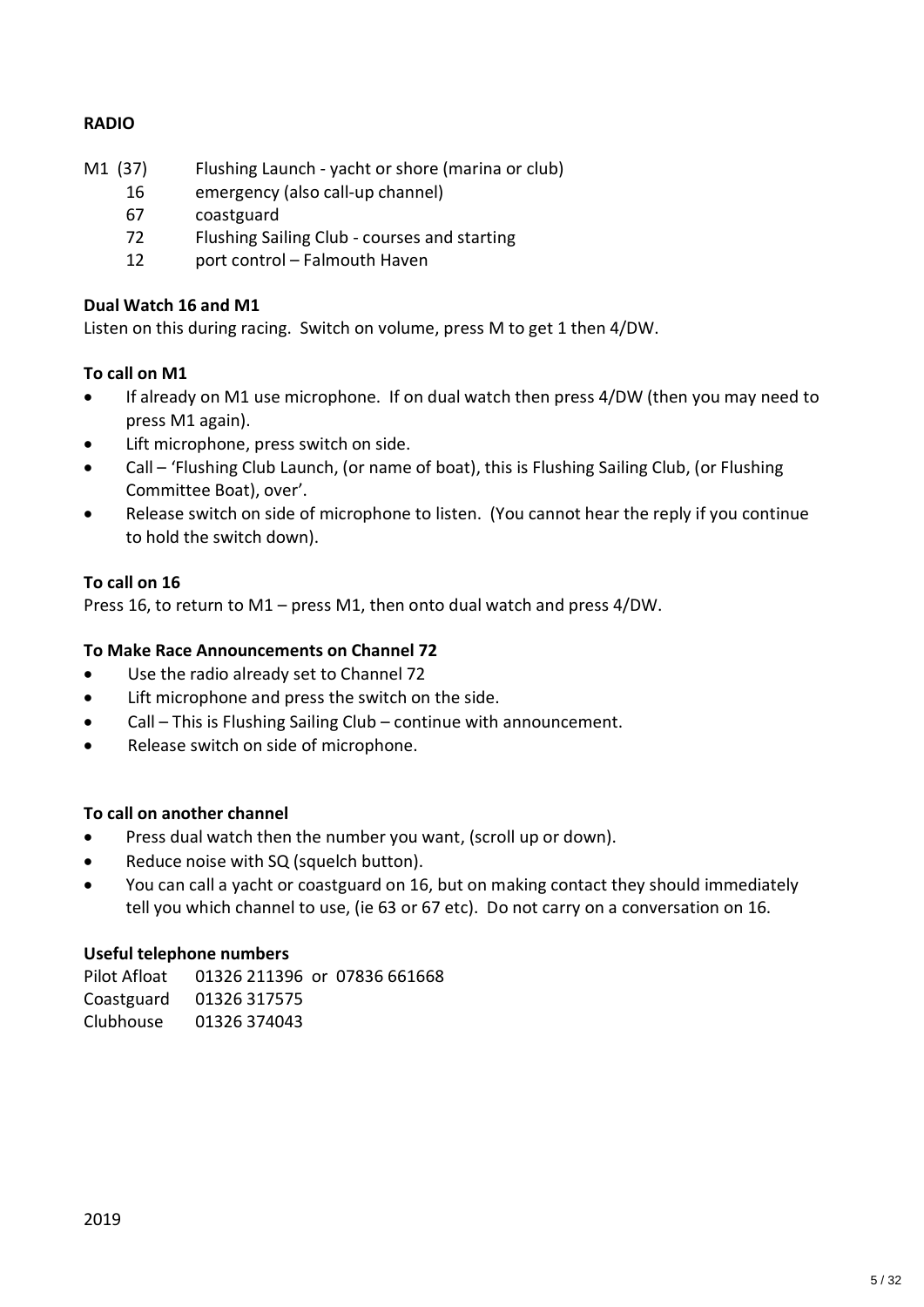# **SATURDAY START SEQUENCE**

| <b>Time</b> | Sound        | <b>Flag</b><br>(if flags being used) | <b>VHF Announcement</b>                       |
|-------------|--------------|--------------------------------------|-----------------------------------------------|
| 13:45       | $\mathbf{1}$ | Q Flag Up                            | <b>Q Class Warning</b>                        |
| 13:50       | $\mathbf{1}$ | P Flag Up<br>U Flag Up               | Q Class Preparatory<br><b>U Class Warning</b> |
|             |              |                                      |                                               |
| 13:55       | $\mathbf{1}$ | Q Flag Down                          | Q Class Start                                 |
|             |              | V & W Flags Up                       | <b>U Class Warning</b>                        |
| 14:00       | $\mathbf{1}$ | U Flag Down                          | <b>U Class Start</b>                          |
|             |              | C Flag Up                            | V & W Class Warning                           |
| 14:05       | $\mathbf{1}$ | V & W Flags Down                     | V & W Class Start                             |
|             |              | G Flag Up                            | C Class Warning                               |
| 14:10       | $\mathbf{1}$ | C Flag Down                          | C Class Start                                 |
|             |              |                                      | <b>G Class Warning</b>                        |
| 14:15       | 1            | G Flag Down                          | <b>G Class Start</b>                          |
|             |              | P Flag Down                          |                                               |

## Course Announcements on VHF must be made before Class Preparatory Signals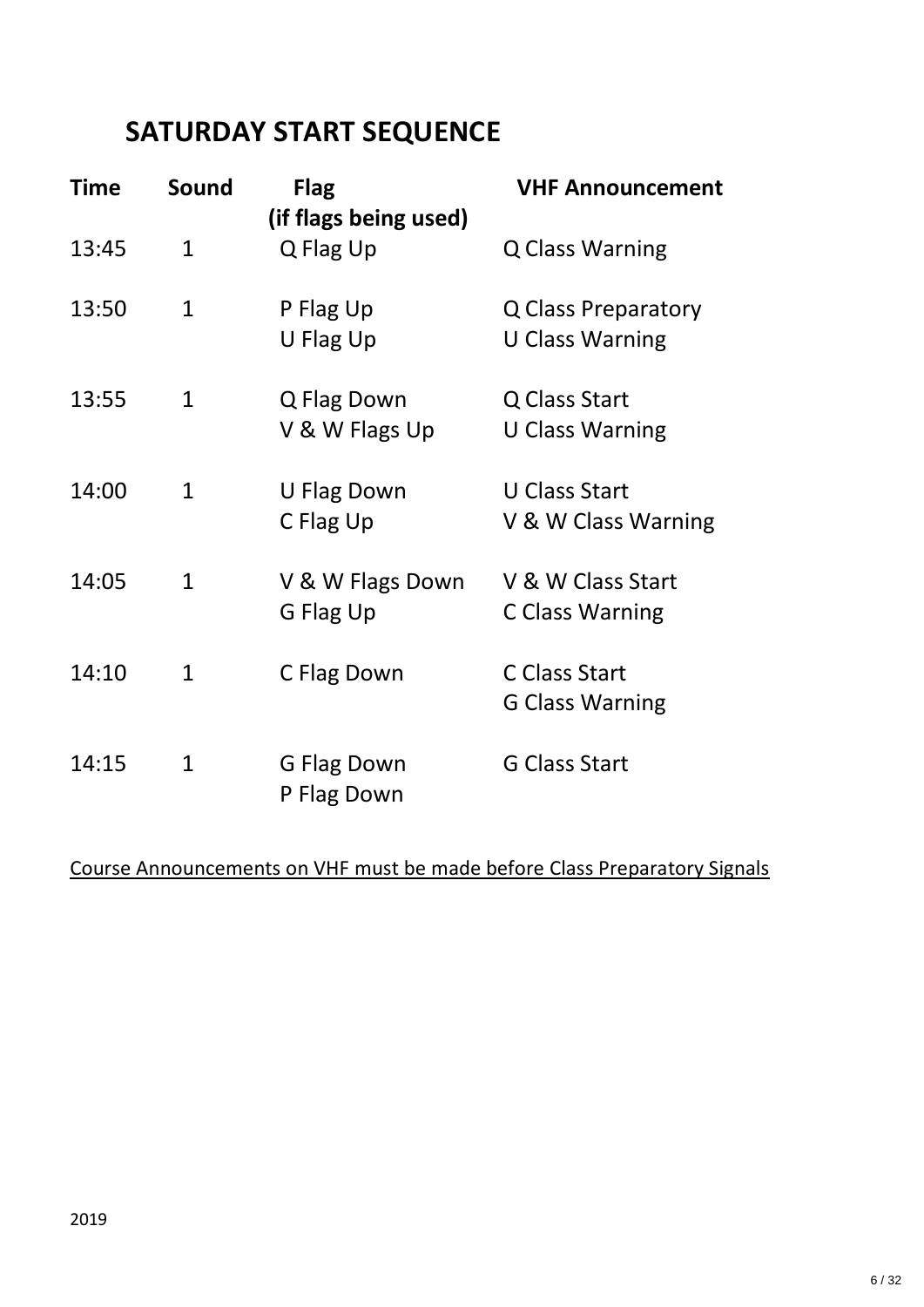# **SHEDULED START TIMES**

| <b>Class</b> |                                                                                              |       | Tuesday Saturday |
|--------------|----------------------------------------------------------------------------------------------|-------|------------------|
|              | <b>Warning Signal</b>                                                                        | 18:05 | 13:45            |
|              | <b>Preparatory Signal</b>                                                                    | 18:10 | 13:50            |
| M            | <b>Multi Hulls</b>                                                                           | 18:15 |                  |
| Q            | IRC/Byron Yachts IRC > 851                                                                   | 18:20 | 13:55            |
| U            | IRC/Byron Yachts IRC <.850                                                                   | 18:25 | 14:00            |
| $\vee$       | Sunbeams                                                                                     | 18:30 | 14:05            |
| W            | White Sail (Byron Yachts)                                                                    | 18:35 | 14:05            |
| G            | Handicap Gaffers (Tuesdays)                                                                  | 18:40 |                  |
| $\mathsf{C}$ | <b>Small Working Boats</b><br>(C Class have their own start on Saturdays if 3 or more boats) | 18:45 | 14:10            |
| G            | Handicap Gaffers (Saturdays)                                                                 |       | 14:15            |
| B            | Large Working Boats                                                                          | 18:45 | 14:35            |

# **Saturday Clubhouse starts**

V Class Sunbeams and W Class White Sail Yachts start together on Saturdays at 14:05

B Class Large Working Boats and C Class Working Boats (if fewer than 3 C Class boats) will be started in the Inner Harbour by a Committee Boat flying a FSC burgee and an Orange Flag at 14:35. Warning and Preparatory Signals for this Class will be given by horn and radio (channel 72).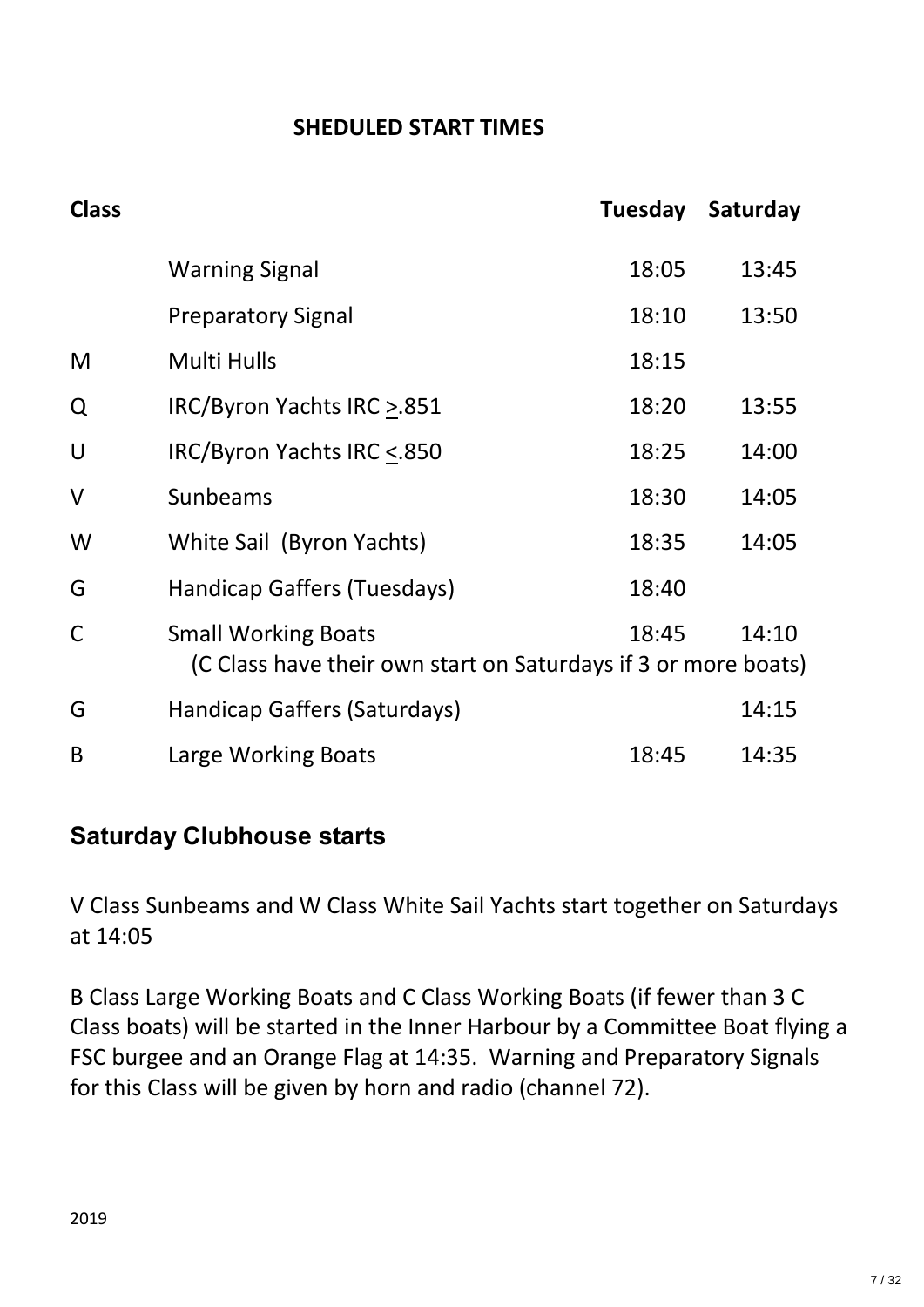# **RECALLED CLASSES - START SEQUENCE**

#1 = First recalled Class, #2 = Second recalled Class. Adjust accordingly for the number of classes recalled. If using flags, use the class flag in place of the numbers.

# **Saturday Series**

| <b>Time</b> | Sound | Flag (if flags used) | <b>Announcement on VHF</b>         |
|-------------|-------|----------------------|------------------------------------|
| 14:15       | 1     | Flag 1 Up            | <b>Warning Class 1</b>             |
| 14:20       | 1     | Flag P & 2 Up        | Prep for Class 1 & Warning Class 2 |
| 14:25       | 1     | Flag 1 Down          | Start Class 1 & Prep Class 2       |
| 14:30       | 1     | Flag 2 & P Down      | <b>Start Class 2</b>               |

# **Tuesday Series**

| <b>Time</b> | <b>Sound</b> | <b>Flag</b>     | <b>Announcement on VHF</b>     |
|-------------|--------------|-----------------|--------------------------------|
| 18:45       | $\mathbf{1}$ | Flag 1 Up       | <b>Warning Class 1</b>         |
| 18:50       | $\mathbf{1}$ | Flag P & 2 Up   | Prep Class 1 & Warning Class 2 |
| 18:55       | $\mathbf{1}$ | Flag 1 Down     | Start Class 1 & Prep Class 2   |
| 19:00       |              | Flag 2 & P Down | <b>Start Class 2</b>           |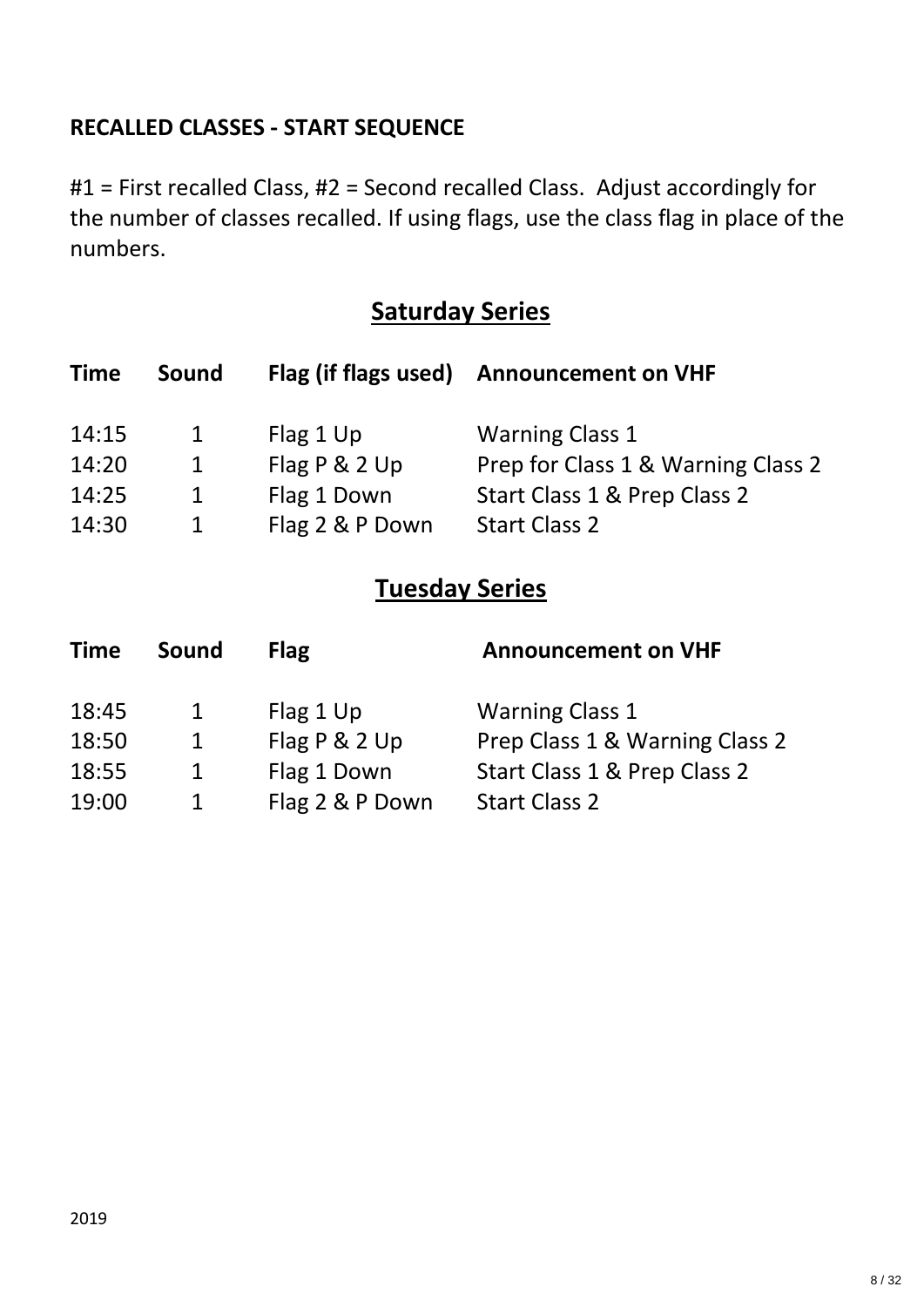#### **INNER HARBOUR CLUBHOUSE STARTS including Saturday B Class Two rounds unless altered by FSC Rule 14**

| <b>NORTH</b>      |                    | Group <sub>1</sub> |            |            |     | Distance (1 round) |
|-------------------|--------------------|--------------------|------------|------------|-----|--------------------|
| 111               | Tp                 |                    |            |            |     | 1.6                |
| 112               | Gp                 | Tp                 |            |            |     | 2.8                |
| 113               | Gp                 | Vp                 |            |            |     | 3.6                |
| 114               | Gp                 | <b>NBp</b>         |            |            |     | 4.3                |
| 115               | <b>BRp</b>         | Jp                 | Ps         |            |     | 7.1                |
| 116               | <b>BRp</b>         | CCp                |            |            |     | 4.2                |
| 117               | <b>BRp</b>         | <b>NBp</b>         |            |            |     | 5.4                |
| 118               | SNp                | PBp                | Ws         | PWp        |     | 6.5                |
| 119               | Gp                 | Vp                 | Tp         | CAs        |     | 5.7                |
| 120               | <b>WNp</b>         | <b>NBp</b>         | Tp         | Zs         |     | 8.3                |
| <b>NORTH EAST</b> |                    | Group <sub>2</sub> |            |            |     |                    |
| 121               | Vp                 |                    |            |            |     | 2.7                |
| 122               | Gp                 | Wp                 |            |            |     | 3.4                |
| 123               | Gp                 | Wp                 | Gp         | Wp         |     | 4.6                |
| 124               | <b>NBs</b>         | <b>WNs</b>         |            |            |     | 4.1                |
| 125               | PBs                | CCs                | PWp        |            |     | 4.8                |
| 126               | Js                 | Gp                 | Wp         |            |     | 5.5                |
| 127               | <b>CNs</b>         | Ms                 | CAp        |            |     | 9.2                |
| 128               | Js                 | Ts                 | Js         | Ts         |     | 6.1                |
| 129               | <b>WTs</b>         | ENp                | <b>CNs</b> |            |     | 5.2                |
| 130               | PBs                | <b>HDs</b>         |            |            |     | 6.8                |
| 131               | <b>WTs</b>         | <b>BRp</b>         | <b>STs</b> |            |     | 6.3                |
| 132               | <b>WTs</b>         | CAp                | <b>STs</b> | <b>CNs</b> |     | 6.4                |
| <b>EAST</b>       | Group <sub>3</sub> |                    |            |            |     |                    |
| 133               | Tp                 |                    |            |            |     | 1.6                |
| 134               | <b>WNs</b>         |                    |            |            |     | 2.8                |
| 135               | Wp                 | <b>NBp</b>         |            |            |     | 4.0                |
| 136               | SNs                | Gp                 | CAp        |            |     | 4.5                |
| 137               | Wp                 | Vp                 | Pp         | C N p      |     | 6.0                |
| 138               | SNs                | Gp                 | <b>STs</b> | <b>BRs</b> | CAp | $6.2$              |
| 139               | Wp                 | Tp                 | <b>ENs</b> |            |     | 4.8                |
| 140               | <b>WNs</b>         | Gp                 | <b>STs</b> | <b>BRs</b> |     | 5.8                |
| 141               | <b>WNs</b>         | Gp                 | CAp        | Vp         |     | 4.8                |
| 142               | Wp                 | Vp                 | Tp         | SNs        |     | 5.2                |
| 143               | <b>WNs</b>         | GYp                | Zp         |            |     | 8.0                |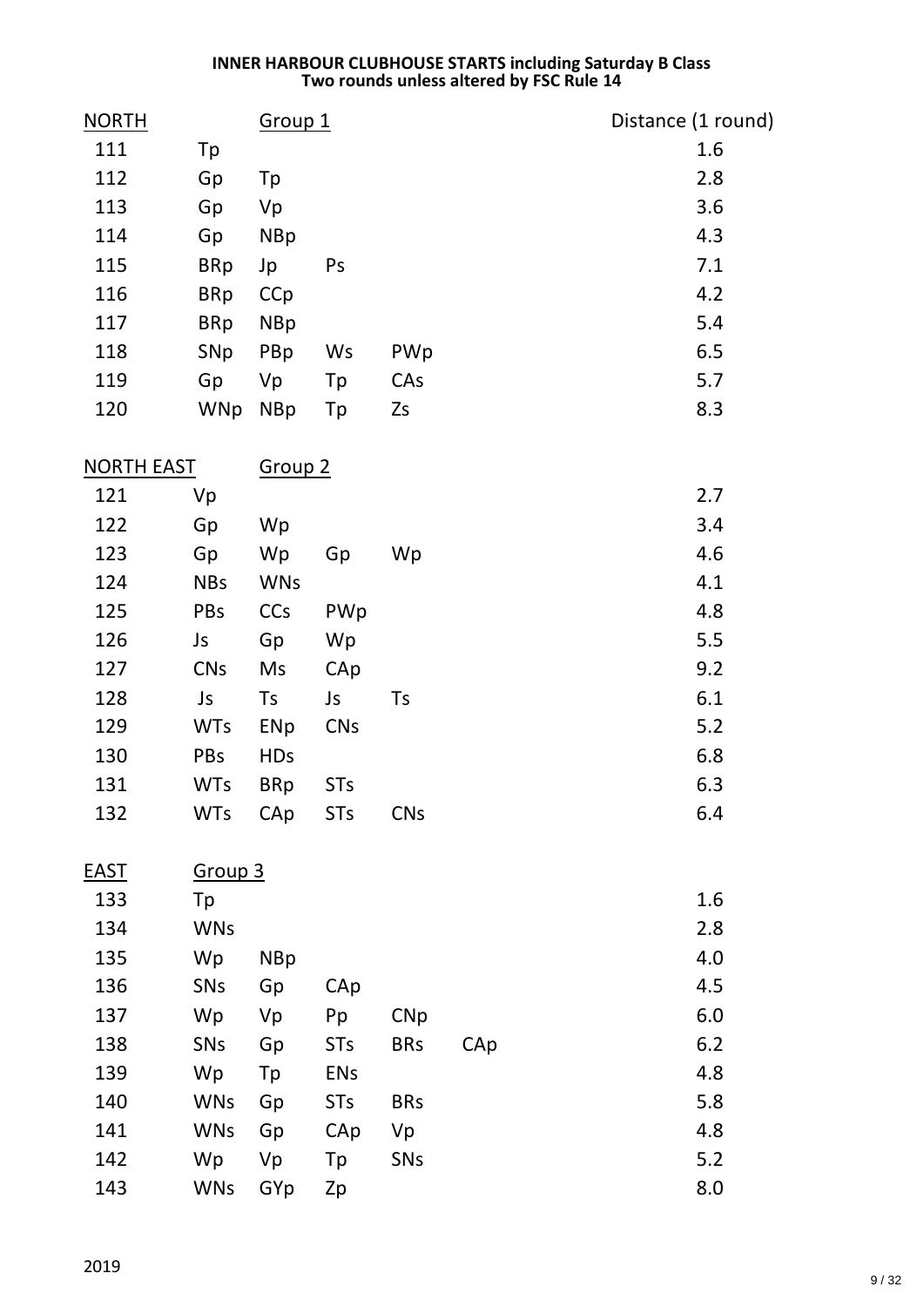#### **INNER HARBOUR CLUBHOUSE STARTS including Saturday B Class Two rounds unless altered by FSC Rule 14**

| <b>SOUTHEAST</b> |            | Group4     |            |            |            |            |    | Distance (1 round) |
|------------------|------------|------------|------------|------------|------------|------------|----|--------------------|
| 144              | CAp        |            |            |            |            |            |    | 3.6                |
| 145              | Gp         | Tp         |            |            |            |            |    | 2.8                |
| 146              | Gp         | CCp        |            |            |            |            |    | 3.6                |
| 147              | CAp        | Vp         |            |            |            |            |    | 4.2                |
| 148              | Gp         | Vp         | Tp         | Gp         | Wp         |            |    | 5.5                |
| 149              | <b>CNp</b> | SNp        |            |            |            |            |    | 4.5                |
| 150              | <b>CNp</b> | <b>NBp</b> |            |            |            |            |    | 5.6                |
| 151              | <b>CNp</b> | Wp         | Tp         | CAp        | Vp         |            |    | 7.3                |
| 152              | Zs         |            |            |            |            |            |    | 5.6                |
| 153              | <b>CNp</b> | Tp         | <b>CNp</b> | <b>WNp</b> |            |            |    | 7.3                |
| 154              | <b>CNp</b> | Tp         | <b>CNp</b> | Tp         | <b>CNp</b> | <b>WNp</b> |    | 10.3               |
| 155              | Gp         | PWs        | Wp         | <b>CKs</b> | Js         |            |    | 9.0                |
| 156              | Zs         | Ms         |            |            |            |            |    | 8.2                |
| <b>SOUTH</b>     |            | Group 5    |            |            |            |            |    |                    |
| 157              | Ts         |            |            |            |            |            |    | 1.6                |
| 158              | Ts         | Gs         |            |            |            |            |    | 2.8                |
| 159              | Vs         | Gs         |            |            |            |            |    | 3.6                |
| 160              | Vs         | <b>BRs</b> |            |            |            |            |    | 4.7                |
| 161              | Ws         | <b>BRs</b> |            |            |            |            |    | 4.4                |
| 162              | Js         | CAs        |            |            |            |            |    | 5.1                |
| 163              | <b>PWs</b> | <b>BRs</b> |            |            |            |            |    | 5.4                |
| 164              | <b>NBs</b> | Gs         | Ts         | <b>Vs</b>  | Ps         |            |    | 7.1                |
| 165              | Js         | Ws         | Ts         | Vs         | Gs         |            |    | 6.3                |
| 166              | CCs        | <b>HDp</b> | SNs        | <b>BRs</b> |            |            |    | 6.4                |
| 167              | Ws         | <b>CNs</b> | Zs         |            |            |            |    | 5.9                |
| 168              | Js         | <b>BRs</b> | Ss         | PBs        | <b>WTs</b> | <b>NBs</b> | Js | 9.2                |
| <b>SOUTHWEST</b> |            | Group 6    |            |            |            |            |    |                    |
| 169              | Vp         |            |            |            |            |            |    | 2.6                |
| 170              | <b>WTp</b> | Sp         |            |            |            |            |    | 3.2                |
| 171              | Jp         |            |            |            |            |            |    | 3.8                |
| 172              | Ws         | Gs         | Sp         |            |            |            |    | 4.1                |
| 173              | <b>WTp</b> | Vp         | Ws         | Gs         | Jp         |            |    | 4.8                |
| 174              | <b>WTp</b> | <b>NBp</b> | Sp         | <b>WTp</b> | Jp         |            |    | 5.1                |
| 175              | CCp        | Jp         | Tp         | CCp        | <b>NBp</b> |            |    | 5.8                |
| 176              | Jp         | Tp         | Jp         |            |            |            |    | 6.1                |
| 177              | Jp         | Tp         | SNs        | Gs         | Vp         |            |    | 6.6                |
| 178              | <b>STs</b> | <b>BRs</b> | <b>NBp</b> |            |            |            |    | 7.0                |
| 179              | CAs        | GYs        | Jp         |            |            |            |    | 7.8                |
|                  |            |            |            |            |            |            |    |                    |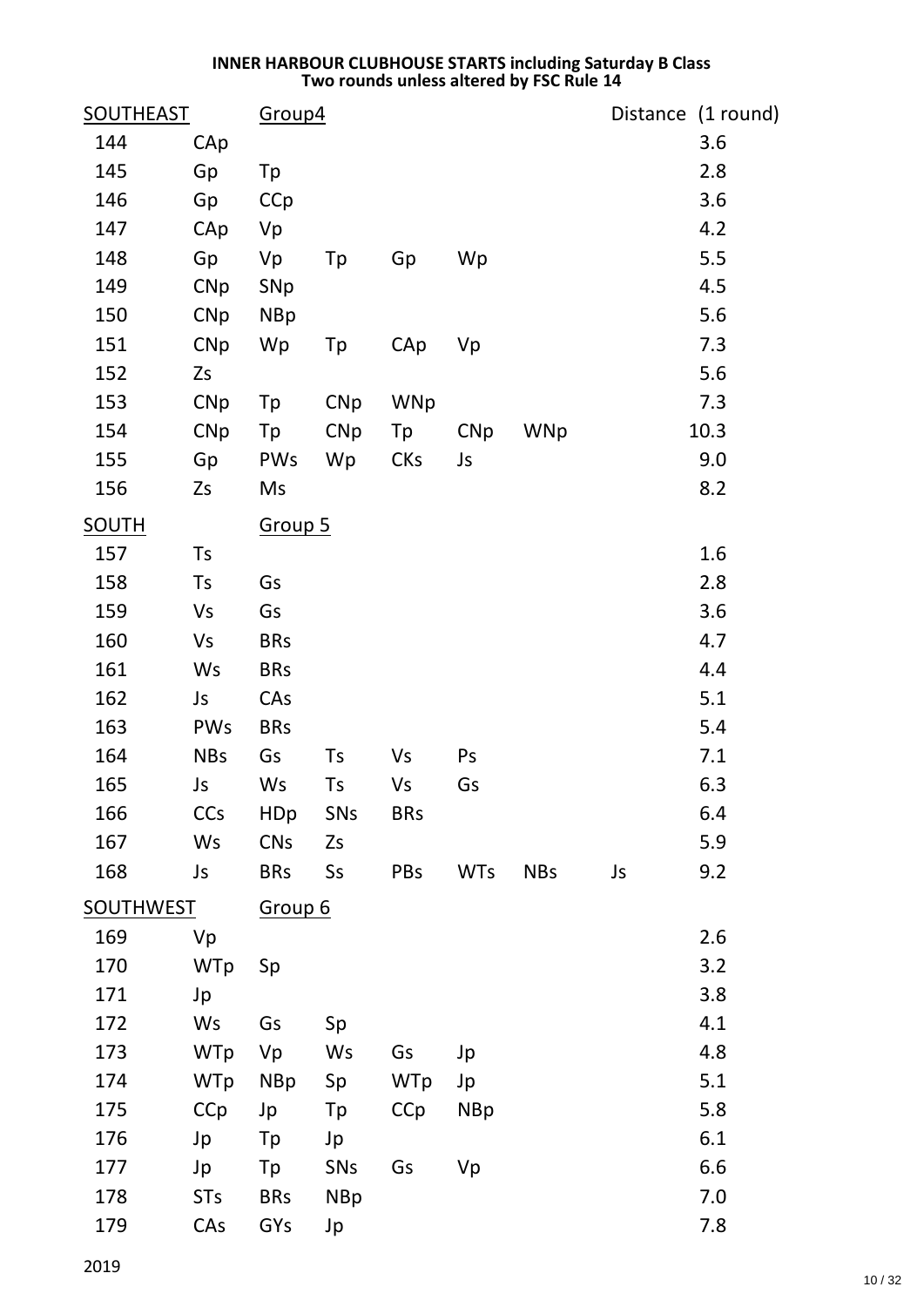#### **INNER HARBOUR CLUBHOUSE STARTS including Saturday B Class Two rounds unless altered by FSC Rule 14**

| <b>WEST</b>       | Group 7                                                     |            |            |            |            |            |     | Distance (1 round) |                       |  |
|-------------------|-------------------------------------------------------------|------------|------------|------------|------------|------------|-----|--------------------|-----------------------|--|
| 180               | WNp                                                         |            |            |            |            |            |     |                    | 2.8                   |  |
| 181               | Vs                                                          | Ws         |            |            |            |            |     |                    | 3.3                   |  |
| 182               | CAs                                                         | Gs         | WNp        |            |            |            |     |                    | 4.4                   |  |
| 183               | Jp                                                          | <b>NBp</b> | <b>CCs</b> |            |            |            |     |                    | 4.5                   |  |
| 184               | <b>STs</b>                                                  | CAs        | Gs         | Vs         |            | Ws         |     |                    | 6.4                   |  |
| 185               | <b>STs</b>                                                  | CAs        | Gs         | WNp        |            |            |     |                    | 5.3                   |  |
| 186               | Ws                                                          | Ts         | Vs         | <b>STs</b> |            | CAs        | Gs  | WNp                | 7.3                   |  |
| 187               | <b>CNs</b>                                                  | GYs        | Jp         |            |            |            |     |                    | 8.3                   |  |
| 188               | <b>CNs</b>                                                  | Ms         | Jp         |            |            |            |     |                    | 10.5                  |  |
| 189               | <b>CNs</b>                                                  | Ps         | SNp        |            |            |            |     |                    | 5.0                   |  |
| 190               | Zs                                                          | Ms         | WNp        |            |            |            |     |                    | 9.7                   |  |
| 191               | <b>STs</b>                                                  | CAs        | Sp         | Ts         |            |            |     |                    | 5.6                   |  |
| 192               | <b>STs</b>                                                  | <b>BRs</b> | Sp         | Ts         |            |            |     |                    | 6.2                   |  |
| 193               | <b>STs</b>                                                  | GYs        | Sp         | Ts         |            |            |     |                    | 8.2                   |  |
| <b>NORTH WEST</b> |                                                             | Group 8    |            |            |            |            |     |                    |                       |  |
| 194               | Gs                                                          |            |            |            |            |            |     |                    | 2.6                   |  |
| 195               | Vs                                                          | Gs         |            |            |            |            |     |                    | 3.6                   |  |
| 196               | <b>BRs</b>                                                  |            |            |            |            |            |     |                    | 3.8                   |  |
| 197               | Vs                                                          | <b>CNs</b> |            |            |            |            |     |                    | 5.0                   |  |
| 198               | Js                                                          | <b>CNs</b> |            |            |            |            |     |                    | 5.8                   |  |
| 199               | <b>CNs</b>                                                  | <b>BRs</b> | Ts         | CAs        |            |            |     |                    | 6.7                   |  |
| 200               | <b>WNs</b>                                                  | <b>CNs</b> | Ts         | <b>WNs</b> |            | CAs        |     |                    | 6.7                   |  |
| 201               | Ws                                                          | <b>CNs</b> | Ts         | <b>CNs</b> |            |            |     |                    | 7.6                   |  |
| 202               | Zs                                                          |            |            |            |            |            |     |                    | 5.6                   |  |
| 203               | <b>CNs</b>                                                  |            |            |            |            |            |     |                    | 4.3                   |  |
| 204               | <b>WNs</b>                                                  | Gs         | Ts         | <b>WNs</b> | Gs         |            |     |                    | 4.7                   |  |
| 205               | SNs                                                         | CAs        | Ts         | SNs        |            | CAs        |     |                    | 6.0                   |  |
| 206               | Zs                                                          | GYs        | CAs        |            |            |            |     |                    | 8.2                   |  |
| GROUP 9,          |                                                             |            |            |            |            |            |     |                    |                       |  |
|                   | ALL STARTS: FOR USE WHEN CONSTRAINED BY COMMERCIAL SHIPPING |            |            |            |            |            |     |                    |                       |  |
| 207               | <b>MEs</b>                                                  | Fin        |            |            |            |            |     |                    | 5.0 N.NW.NE           |  |
| 208               | <b>MEs</b>                                                  | Js         | <b>MEs</b> | Js         | Fin        |            |     |                    | 7.2 N.NW.NE           |  |
| 209               | Wp                                                          | <b>MEs</b> | Js         | Fin        |            |            |     | 6.0 S.SE           |                       |  |
| 210               | Wp                                                          | <b>MEs</b> | Js         | <b>NBs</b> | <b>MEs</b> | <b>NBs</b> | Fin | 7.9 S.SE           |                       |  |
| 211               | Js                                                          | Fin        |            |            |            |            |     | 3.8 S.SW           |                       |  |
| 212               | <b>NBp</b>                                                  | <b>MEs</b> | <b>CCs</b> | Fin        |            |            |     | 5.7 S.SW           |                       |  |
| 213               | Js                                                          | Ws         | Fin        |            |            |            |     | 4.3 E              |                       |  |
| 214               | Js                                                          | Ws         | Js         | Ws         | Fin        |            |     | 5.9 E              |                       |  |
| 215               | PWs                                                         | Js         | Ws         | Js         | Ws         | Fin        |     |                    | 6.1 Low Water Messack |  |
| 216               | <b>PWs</b>                                                  | Js         | Ws         | Fin        |            |            |     |                    | 4.4 Low Water Messack |  |

217 Ws Ts Ws Fin 217 4.5 E Ws Ts Ws Ts Ws Fin 6.0 E 219 Js Ts Js Ts Js Ts Fin 8.4 E.N 220 PBs Vs Ps Fin 8.7 N.S 221 PBs Fin 7.0 N.S

222 WNs PWs Js Fin 5.2 NW.SW.W.E 223 Ts PWs Ws Fin 5.3 NW.SW.W.E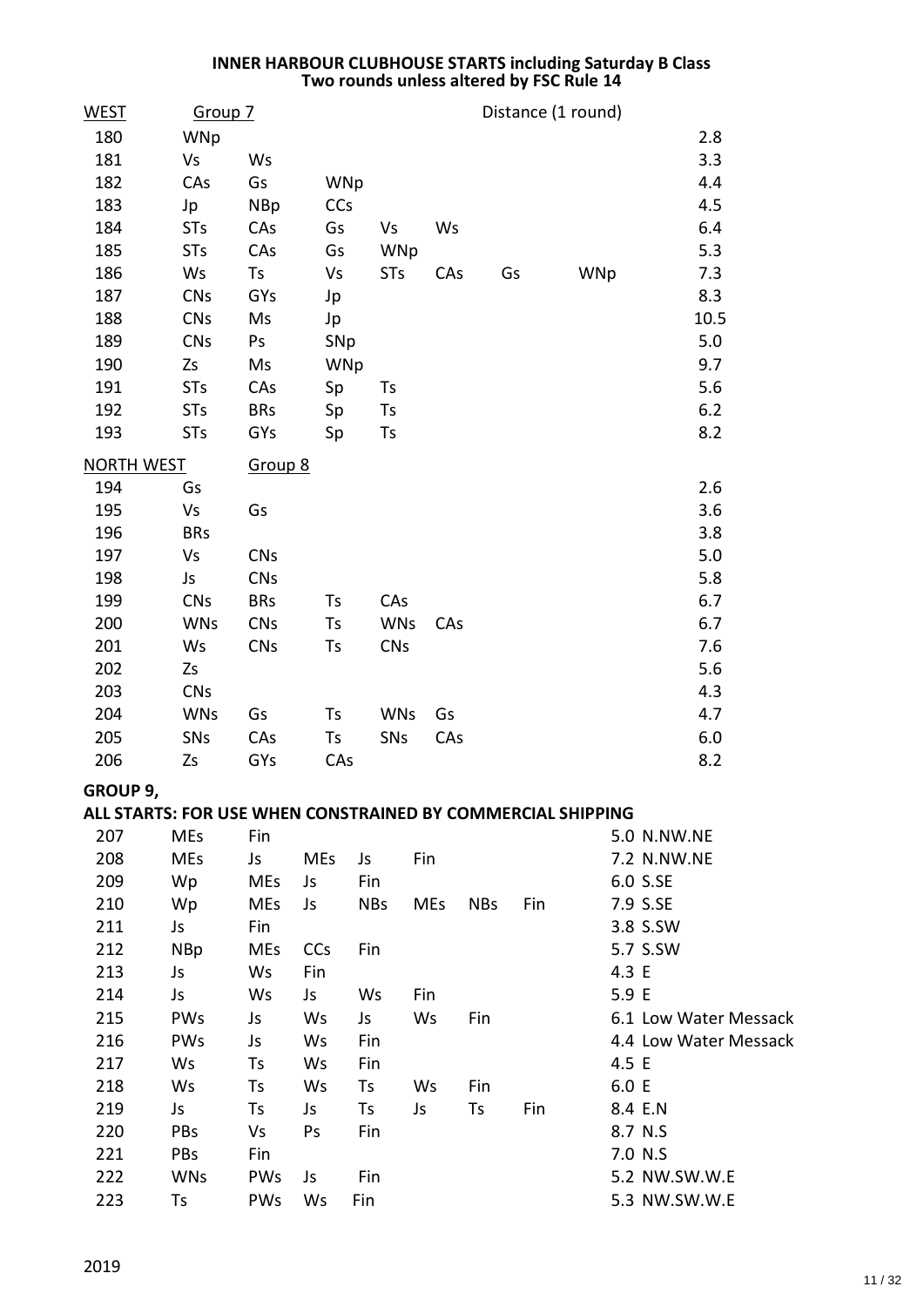# **GUIDANCE FOR RACE OFFICERS FOR STARTING B CLASS ON SATURDAYS**

- The Committee Boat should display an FSC burgee and an orange flag.
- · The course to be sailed will be announced over VHF Channel 72.
- · If fewer than **three C class** intend to race, they should start with B class and use the same course. They are treated as if they are B class.

## **Starting Procedures**

14:25 Hooter and hold up Red Flag, (warning signal).

14:30 Hooter and hold up Blue and White Flag (P), (preparatory signal).

14:35 Hooter and put down Red flag and Blue and White Flag (P), (B class start).

## **One or two boats over the line at the start**

- · If only one or two, promptly display Flag X (on stick) and give one sound signal.
- · Note the offending boat/s and if possible announce their sail number over VHF Channel 72 to inform them, (not compulsory).
- · Leave X Flag displayed until all offenders have returned to the pre-start side of the line, or for four minutes.

## **Many boats over the line at the start**

- · If there are many boats over the line recall the whole fleet.
- · Promptly display Flag 1st Sub (on stick) accompanied by two sound signals in quick succession.
- · To restart, lower 1st Sub with one sound signal (do this when it appears that the fleet will be ready to start in 11 minutes).
- · Carry out Starting Procedure again, (10 minutes, 5 minute and start).

## **Postponement – when some big problem arises**

- · Display AP (Answering Pennant), give two blasts of hooter, announce "AP up" on VHF.
- · To restart, Lower AP, give one blast on the hooter, announce "AP down" on VHF.
- · After 1 minute, carry out Starting Procedure, (10 minutes, 5 minute and start).

## **Equipment required for Committee Boat start**

- · FSC burgee and orange flag (to show this is the committee boat)
- · VHF Radio to make announcements
- · If using flags, Red and Blue Peter (P) Flags on sticks
- X Flag,  $1^{st}$  Substitute Flag and Answering Pennant (AP) on sticks
- · Hooter
- Timing Clock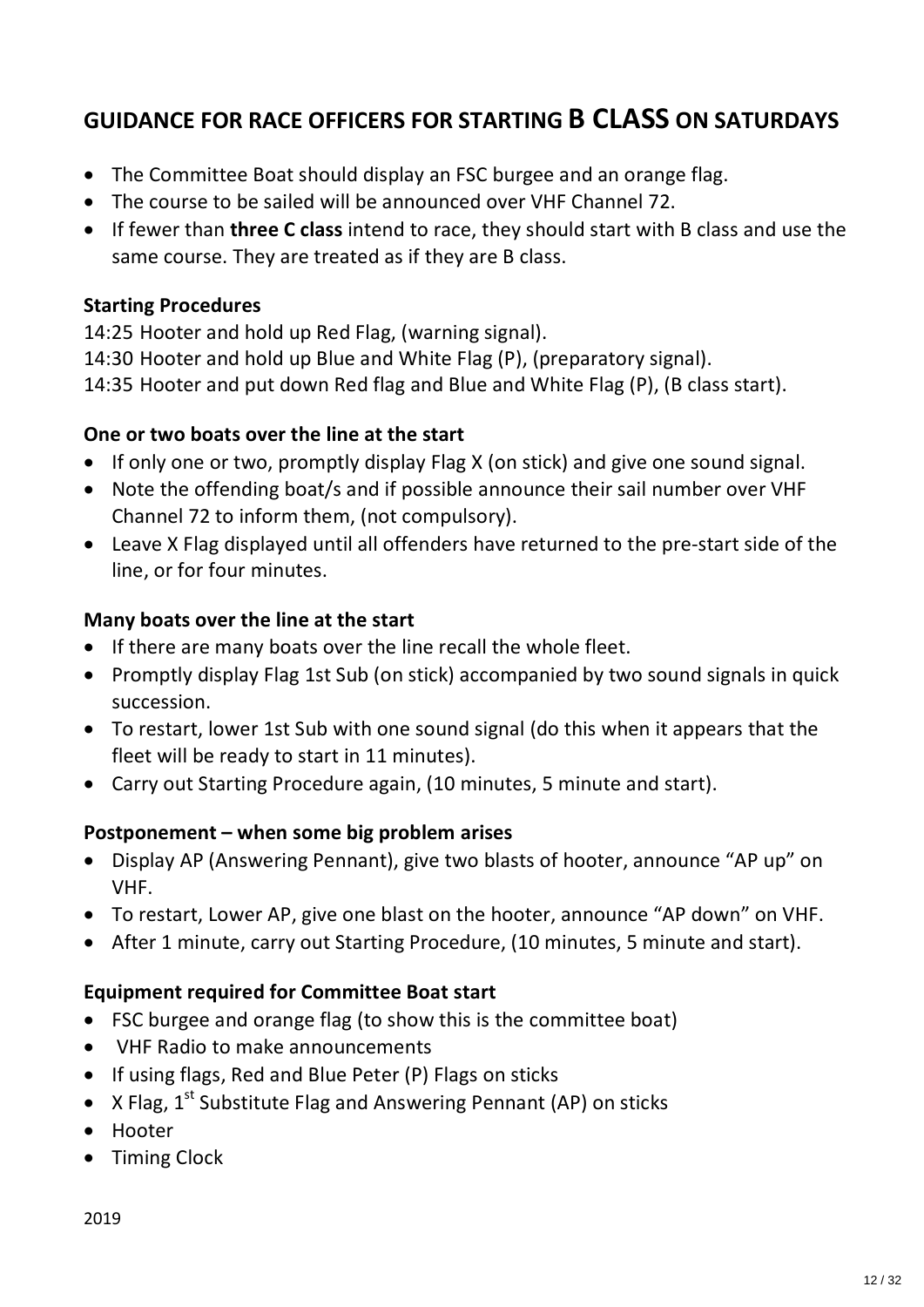# **Flushing Sailing Club Race Officer Protests**

- 1. Please remain available for 1 hour following the time limit of the race to receive any written or verbal protests.
- 2. Protest forms are available in the marked folder in the Ops Room. Note that it is no longer necessary for the form to be **fully** completed at the time. The protester has only to notify, in writing, of their intention to protest within the time limit, i.e. within 1 hour after the time limit for the race. This notification should identify the protestor and protested, the incident and where and when it occurred. The RO should sign this document to confirm receipt.
- 3. Make sure the protestor knows that one of the following people must receive the fully completed form by 1800hrs the following day.

Commodore - John Maunder

Sailing Secretary – Ian Jakeways / John Hicks

- 4. The form will be given to a coordinator who arranges the Protest Committee and who will contact the protestor and the protested.
- 5. The Protest Committee hearing will occur on a date to be notified to the protestor and the protested.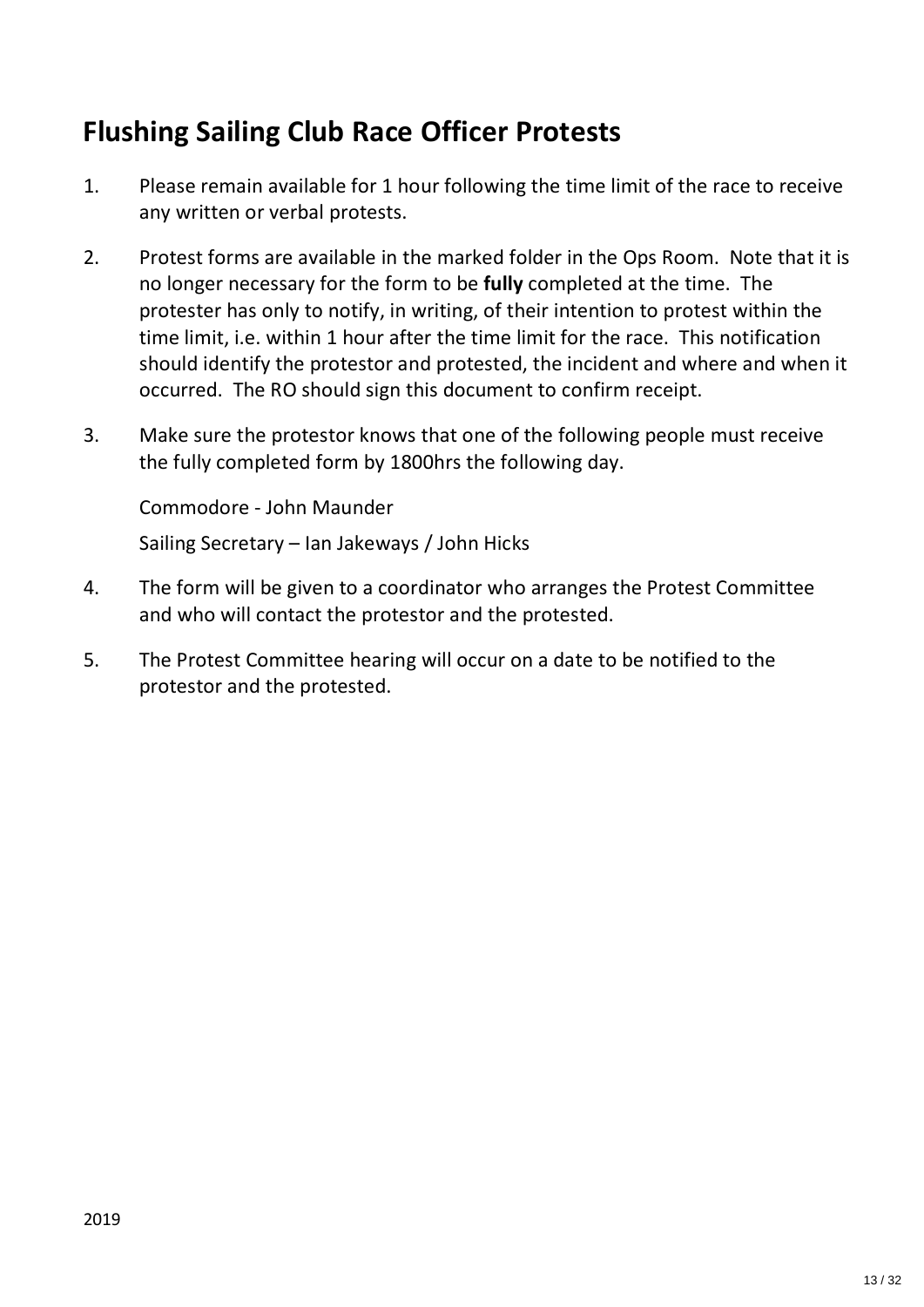#### **FLUSHING SAILING CLUB RACE OFFICERS LIST 2019**

| <b>APRIL</b>         |                                |              |                               |
|----------------------|--------------------------------|--------------|-------------------------------|
| Tue $2^{nd}$         | Alan Grose                     | 01872 530333 | alanegrose@googlemail.com     |
| Sat $6^{th}$         | <b>Nigel Rowe</b>              | 01872 865463 | anr891@aol.com                |
| Tue $9^{th}$         | Dave Owens                     | 01326 259741 | blue2kite@gmail.com           |
| Sat $13^{th}$        | David Day                      | 01326 317790 | davidday@gameplanner.co.uk    |
| Tue $16^{th}$        | <b>Bob Chapple</b>             | 01326 316990 | robert-chapple@sky.com        |
| Sat $20th$           | Robin Roebuck                  | 01872 864094 | carsawsan@o2.co.uk            |
| Tue 23rd             | Chris Jelliss                  | 01872 865223 | c.jelliss@btinternet.com      |
| Sat $26^{th}$        | Kevin Maclean                  | 01326 312118 | kvnmaclean@yahoo.com          |
| Tue 30 <sup>th</sup> | <b>Arthur Williams</b>         | 01326 316776 | arthurboslowick@aol.co.uk     |
| <b>MAY</b>           |                                |              |                               |
| Sat $4^{\text{th}}$  | Roger Ford                     | 07866 312546 | roger_getwired@hotmail.co.uk  |
| Tue 7 <sup>th</sup>  | Chris Bell                     | 01872 862935 | christopherbell@hotmail.com   |
| Sat $11^{\text{th}}$ | John Cruise                    | 01326 373414 | johncruise@btinternet.com     |
| Tue 14 <sup>th</sup> | Mel Sharp                      | 01736 711661 | demolition8444@hotmail.com    |
| Sat $18^{th}$        | Dave Spargo                    | 01326 312719 | davidandjeanspargo@gmail.com  |
| Tue 21st             | Andrew Laming                  | 07737 536010 | andy@newquayvoice.co.uk       |
| Sat 25 <sup>th</sup> | Mike Robson                    | 01326 211353 | robson-m3@sky.com             |
| Sun $26^{th}$        | Kaye Price                     | 01326 316071 | kayprice@gmail.com            |
| Mon 27 <sup>th</sup> | RYA PUSH THE BOAT OUT OPEN DAY |              |                               |
| Tue 28 <sup>th</sup> | John Fox                       | 01872 862727 | john@foxcornwall.com          |
| <b>JUNE</b>          |                                |              |                               |
| Tue 4th              | Andy Dennis                    | 07956 714230 | andy.dennis@btinternet.com    |
| Tue 11th             | <b>Stuart Higgins</b>          | 01637 876855 | stuarthiggins@talktalk.net    |
| Tue 18th             | Jerry Windebank                | 01326 312826 | jermo@talktalk.net            |
| Thur 20th            | Roger Little                   | 01326 373536 | rogerlittle502@btinternet.com |
| Sat 22nd             | Jack Penty                     | 01326 317077 | hydraulicjack@ic24.net        |
| Tue 25th             | Mike Rangecroft                | 01326 375309 | mikerangecroft@talktalk.net   |
| <b>JULY</b>          |                                |              |                               |
| Tue 2nd              | Len Cheshire                   | 01326 340425 | len.cheshire@btinternet.com   |
| Tue 9th              | Paul Evans                     | 07967 604495 | pevansfal@aol.com             |
| Sat 13th             | Andy Platt                     | 07977 250214 | andy@platties.com             |
| Tue 16th             | Paul Collins                   | 01326 290754 | paul@chyreen.co.uk            |
| Thurs 18th           | Roger Little                   | 01326 373536 | rogerlittle502@btinternet.com |
| Sat 20th             | <b>Nigel Glanville</b>         | 07890 640915 | bannshill@aol.com             |
| Tue 23th             | Mike Swingler                  | 01326 218990 | mswingler1@gmail.com          |
| Sat 27th             | Paul Evans                     | 07967 604495 | pevansfal@aol.com             |
| Tue 30th             | Neil Chamberlain               | 07766 021885 | neilcham@yahoo.co.uk          |
| <b>AUG</b>           |                                |              |                               |
| Tue 6th              | Mike Chard                     | 07770 778120 | michealjchard@aol.com         |
| Sat 10th             | Sue Grigg                      | 01326 212698 | suegrigg@hotmail.com          |
| Tue 20th             | <b>Gilly Fox</b>               | 07815 899529 | gilly.fox@sea-cubed.com       |
| Tue 27th             | lan Jakeways                   | 01872 863171 | ian@ianjakeways.com           |
| Sat 31st             | Alan Perham                    | 01326 340728 |                               |
| <b>SEPT</b>          |                                |              |                               |
| Tue 3rd              | John Hicks                     | 01872 540436 | hicks.farm@btopenworld.com    |
| Sat 7th              | Ron Jones                      | 01326 372523 | mail@ronjonesfurniture.co.uk  |
| Tue 10th             | <b>Geoff Davies</b>            | 01736 754708 | scorpion5592@gmx.com          |
| Sat 14th             | Dan Tregaskes                  | 01326 373608 | dantregaskes@gmail.com        |
| Tue 17th             | Martin Eddy                    | 01326 317127 | martineddy50@hotmail.com      |
| Sat 21st             | Len Trenoweth                  | 01326 377776 | thetrenoweths@talktalk.net    |
| Sat 28th             | Roger Little                   | 01326 373536 | rogerlittle502@btinternet.com |
| <b>OCT</b>           |                                |              |                               |
| Sat 6th              | Roger Little                   | 01326 373536 | rogerlittle502@btinternet.com |
| Sat 13th             | Roger Little                   | 01326 373536 | rogerlittle502@btinternet.com |
| Sat 20th             | Roger Little                   | 01326 373536 | rogerlittle502@btinternet.com |
| Sat 27th             | Roger Little                   | 01326 373536 | rogerlittle502@btinternet.com |
|                      |                                |              |                               |

**If you are unable to carry out your duty, please arrange an exchange with another RO, and inform the Sailing Secretary.**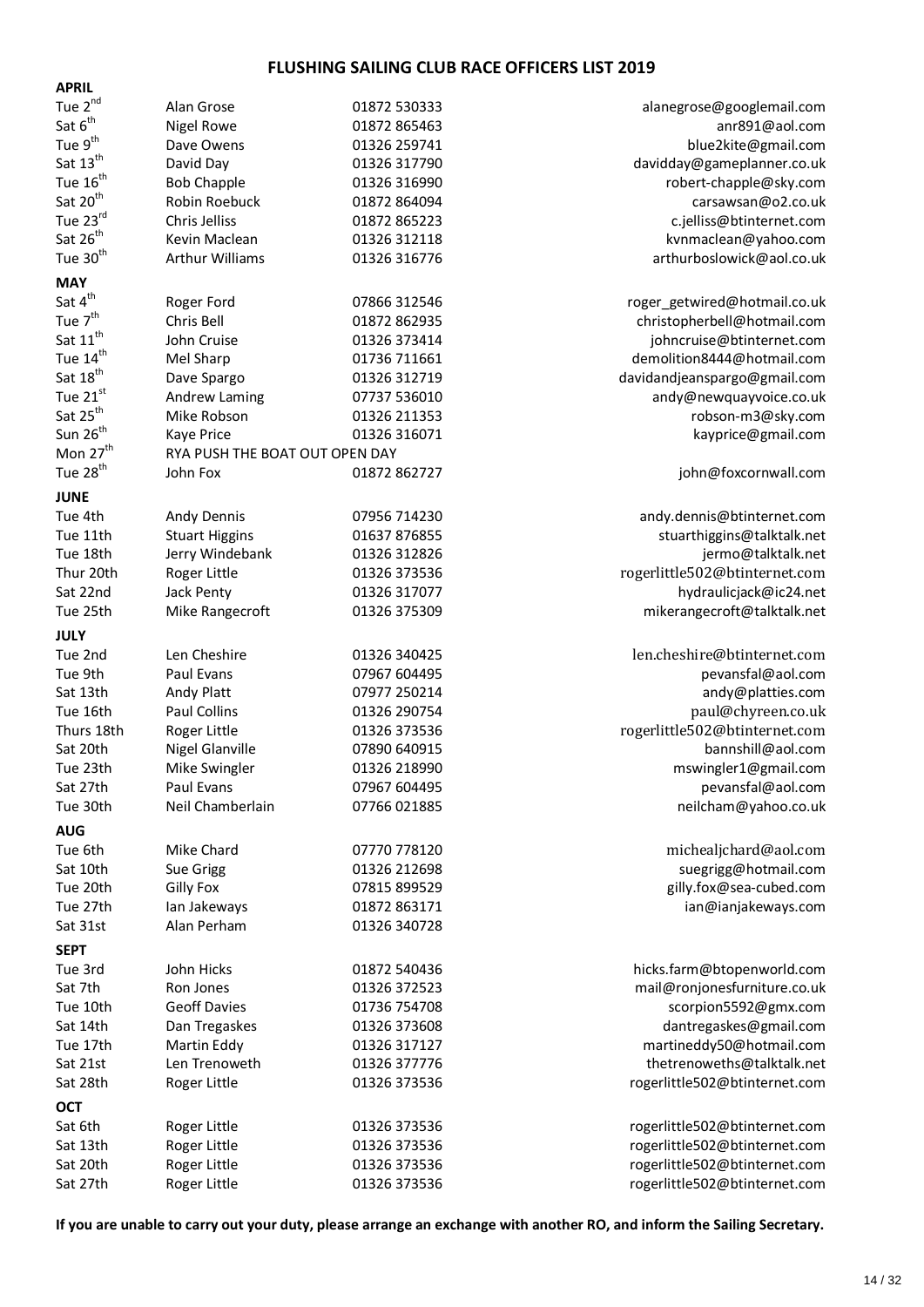# **PROTOCOL RE: SHIPPING MOVEMENTS AND DIVERS**

#### **NEVER START A RACE UNLESS YOU HAVE PHONED THE PILOT OFFICE**

- 1. Either the previous evening or on the day of the race, look at the Harbour Office web site for scheduled movements. www.falmouthharbour.co.uk/shipping HOWEVER DO NOT RELY ON THIS, LAST MINUTE CHANGES MAY OCCUR.
- 2. An hour or so before the race, phone the Pilot's Office on 01326 211395. Explain that you are the Flushing SC Race Officer, give your name and mobile phone number on which you may be contacted during the race and the name of the committee boat. Obtain the expected shipping movements.
- 3. Make sure that you have a mobile phone where you can hear it at all times and that it is switched on.
- 4. Make sure that your VHF set is on and monitoring channel 16 and M1.
- 5. Set courses to avoid shipping movements.
- 6. Set courses to avoid contact with divers.
- 7. If a movement is expected during the race, phone the pilot boat on 07836 661668 and give the pilot the courses set. Any changes to the scheduled shipping movements subsequent to this will be given to you by VHF, or if this fails by mobile phone. Hoist the white flag on the Committee Boat and Clubhouse as a warning to competitors that a movement is expected.
- 8. Maintain listening watch on channel 16 for any messages from the Pilot Boat. Switch to channel 9 when requested.
- 9. Also monitor channel 16 for any communication from divers.
- 10. Pilot Boat will broadcast any last minute changes to movements on channel 16 switching to channel 9.
- 11. Normally the Pilot Boat or Harbour Master's Launch will lead out the departing vessel.
- 12. Commercial vessels, and in particular, cruise liners will make a sound signal on leaving the dock and appropriate sound signals during movement.
- 13. If you have to clear Fairway, use AP (Answering Pennant) as described in 'Guidance for Race Officers'.
- 14. Harbour Office will forward copies of any Incident reports from pilots to PoFSA for forwarding to the appropriate Club for a Protest of the yacht/yachts involved.

#### **Contact Numbers**

Pilot Cutter 07836 661668 Pilot Office 01326 211395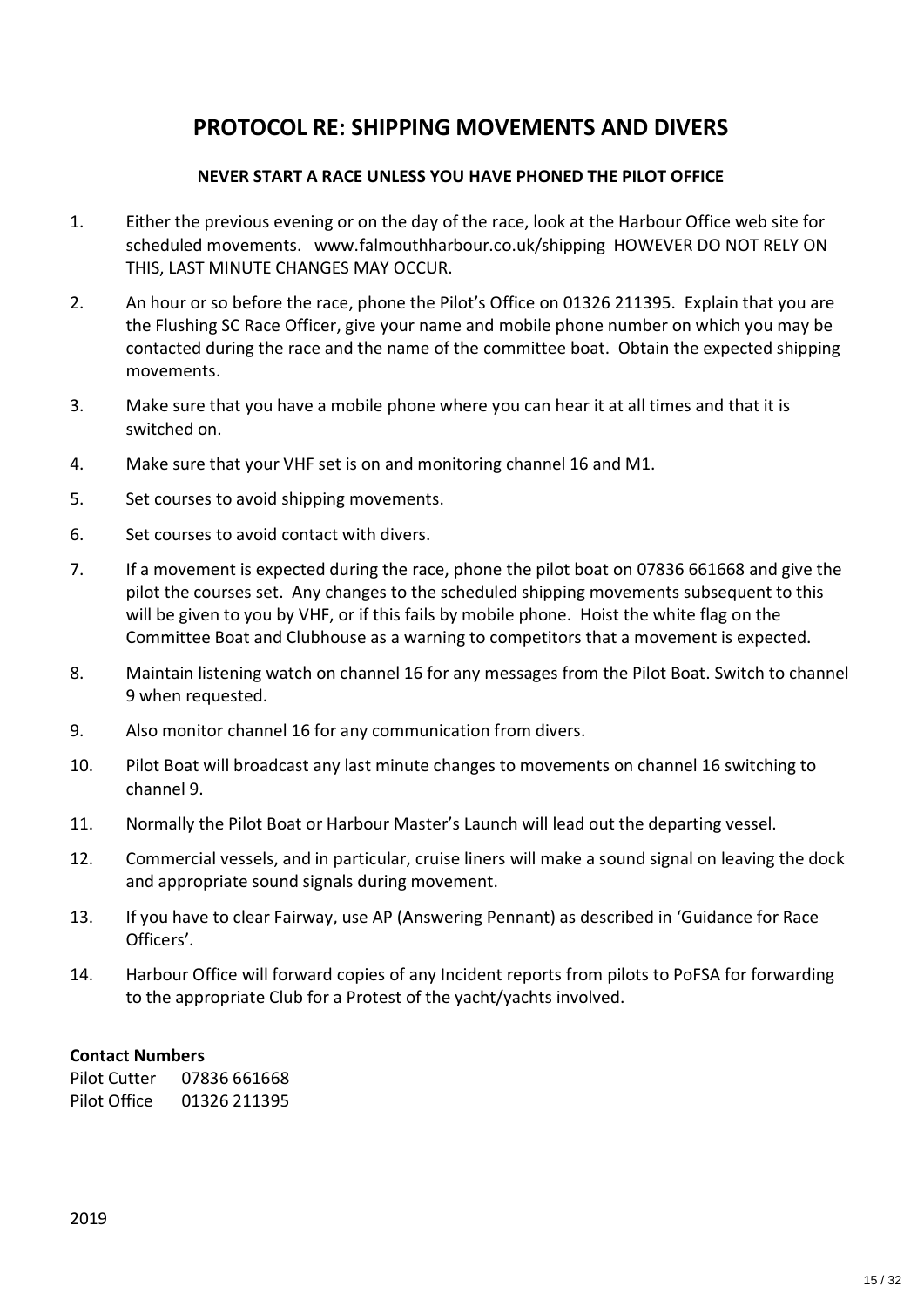## **RACE OFFICERS SCHEDULE FOR RISK ASSESSMENT AND DECISION TO HOLD RACING**

#### 1. **Weather**

Obtain up-to-date weather information, wind strength, direction for course area. If necessary contact Coastguard at Pendennis, **telephone:- 01326 317575** for up-to-date information.

#### 2. **Severe Weather**

High winds, fog, decide whether to abandon racing or racing for certain classes eg open boats, gaffers, Sunbeams. Make an early decision so as to ensure competitors do not leave moorings in adverse conditions.

Display Flag Y to ensure life jackets are worn, if appropriate.

#### 3. **Tide, Check Times of High and Low Water**

Assess whether this affects course being set or in case of spring tides ability of competitors to finish in light winds.

#### 4. **Commercial Shipping**

Telephone Pilots on 01326 **211395** or **07836 661668** to check if any shipping movements will affect the courses set.

#### 5. **Harbour Master's Notices**

Check main Club notice board to see if they affect the courses being set.

#### 6. **Courses**

Check to see if these are commensurate with tide, weather, commercial shipping information. Be aware of lee shores in times of high winds also shallow water areas. Check to see that mark roundings can take place without undue congestion of numbers or size of boat.

#### 7. **Start Line**

Reduce risk of collision by setting a sufficiently long start line using formula, 1.5 times or boat length x boats in class. Quay start line with a windward start in high winds could be a problem for large classes, possible solution is to start them from B class Working Boat start line down the harbour.

#### 8. **Committee Boat**

In severe weather, it may not be possible for racing to be started safely from this due to difficulty with anchoring, rolling decks, danger to crew fulfilling duties.

#### 9. **Keeping Records of Starters and Verifying all Boats Unaccounted**

Ensure that as each class starts, numbers of starters are the same as on the race sheet. As boats finish account for them as a finisher or having retired. **Do not leave the club until all starters have been accounted for.**

#### 10. **Communications**

Ensure VHF at Club and on Committee Boat are on watch of all channels in use plus CH 16, other launches or safety boats should be aware of channels in use and monitor M1(37) or CH72. Ensure charging equipment is fully charged. Committee Boat starts: maintain close contact with the Club Race Office when on station. Give them the race entrants to help with race finishing and courses sailed. Use Club telephone to talk at length **telephone:- 01326 374043**. Keep them informed of race progress, decision to shorten, boats retiring etc.

## **IN CASE OF EMERGENCY SEE INCIDENT MANAGEMENT PLAN**

Please see further information with regard to Risk Assessment by reading FSC General Risk Assessment later in this folder.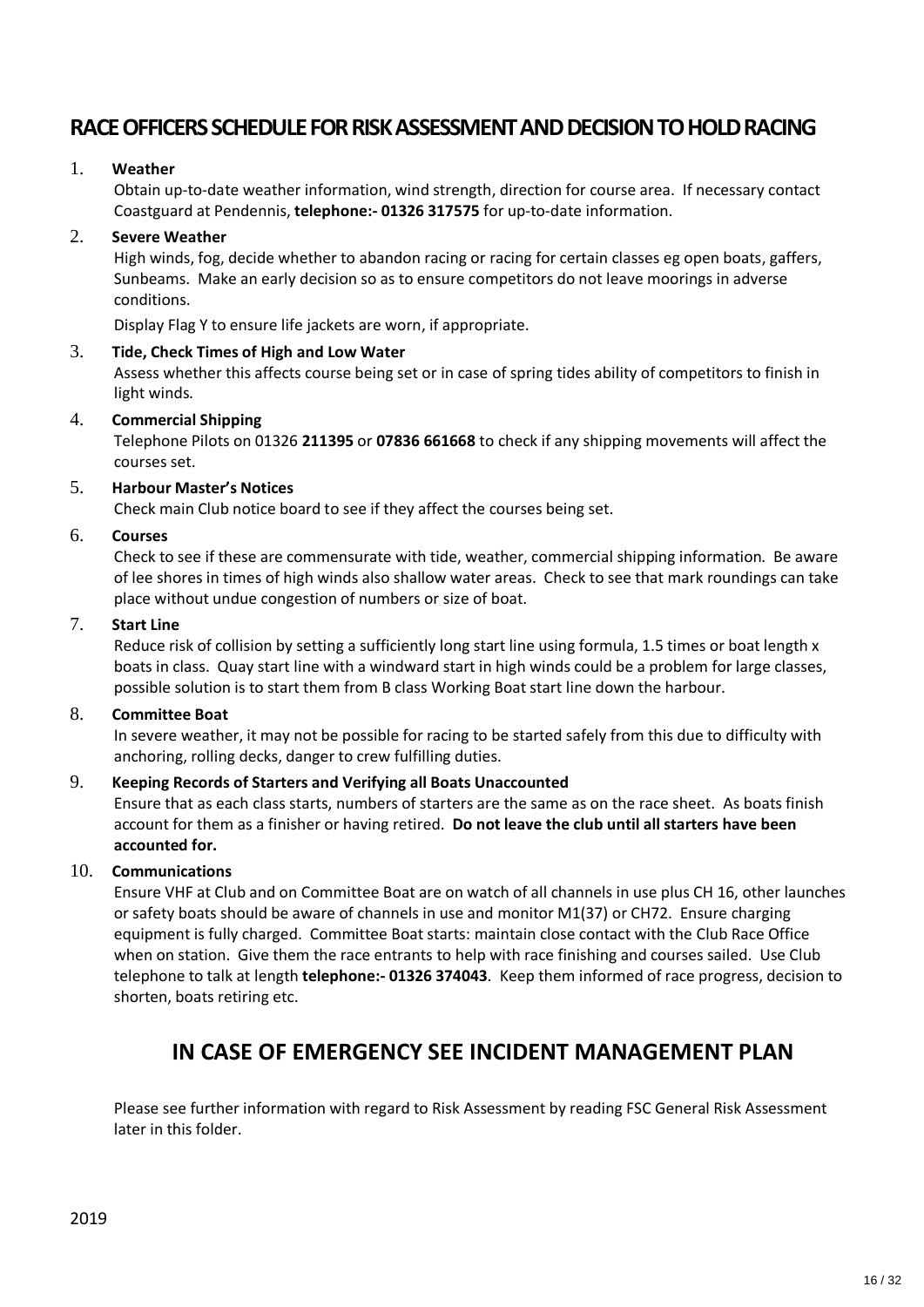# **IN CASE OF AN EMERGENCY**

# **Race Officer Afloat**

- · Maintain contact with Club VHF/mobile phone.
- · Contact Coastguard by VHF channel 16
- In case of a problem use above to ensure all are aware of present status of competitors.
- Maintain 360 degree lookout and direct safety craft as required.
- · Maintain written records of action taken. If there is a fatality or serious injury Police/Coroner will assess whether a crime has been committed. The Race Officer and Flushing Sailing Club have a duty of care for all participants.
- · Note:- People are not deemed to be safe until they are all on land. Our responsibility does not end when they finish racing.

# **Race Officer to Appoint a Club Member to Coordinate the Situation**

- · He/she maintains VHF/mobile phone contact with Race Officer if afloat or directly if ashore with regard to up-to-date position of competitors, number starting, retiring etc.
- · Keeps a record of people/resources sent to assist.
- · Keeps in contact with Coastguard/lifeboat/rescue boats.
- Sets up a Control Centre free from disturbance to control the incident.
- · Sets up an Emergency Team to:-
	- One to collate personnel/boat status
	- -One to deal with members/competitors/relatives/press
	- -One to liaise with Police if necessary
	- -One to maintain written record of actions taken

#### **EMERGENCY TELEPHONE NUMBERS**

**Coastguard: 01326 317575 or 999 Police: 0990 777444 or 999 Ambulance: 999**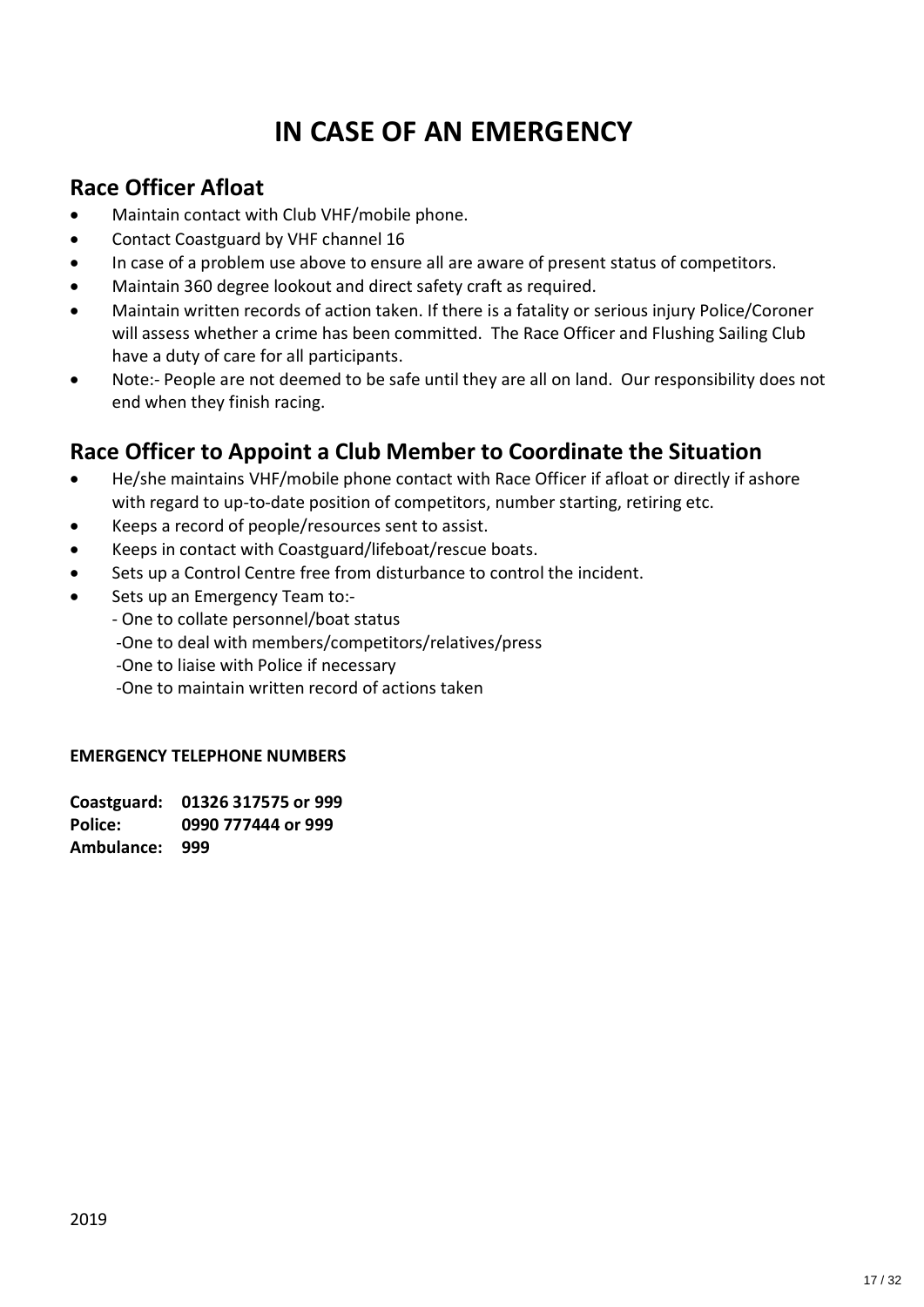# **FLUSHING SAILING CLUB GAFFER CLASS BACKWARDS RACE**

## **Courses (as indicated by numeral pennant under the Class Flag on the FSC flagstaff)**

### **All marks to port**

Course 1 Start – Ocean – Turning Mark – Ocean – Turning Mark – Coastlines – Finish

Course 2 Start – Ocean – Turning Mark – Ocean – Finish

Course 3 Start – Ocean – Turning Mark – Coastlines – Finish

#### **Start Line**

Flushing Sailing Club Transit (in a north westerly direction)

#### **Finish**

Transit between Greenbank Quay and Flushing Town Quay (Ferry Quay)

## **Mark Definitions**

Ocean – Green Channel Buoy (off Ocean BMW)

Coastlines – Red Channel Buoy (east of Coastlines/Boyer's Cellars)

Turning Mark – Green Flag on an Orange Buoy located between the Start and Finish Line

#### **Start Sequence**

Warning Signal – 18:10

Preparatory – 18:15

Start – 18:20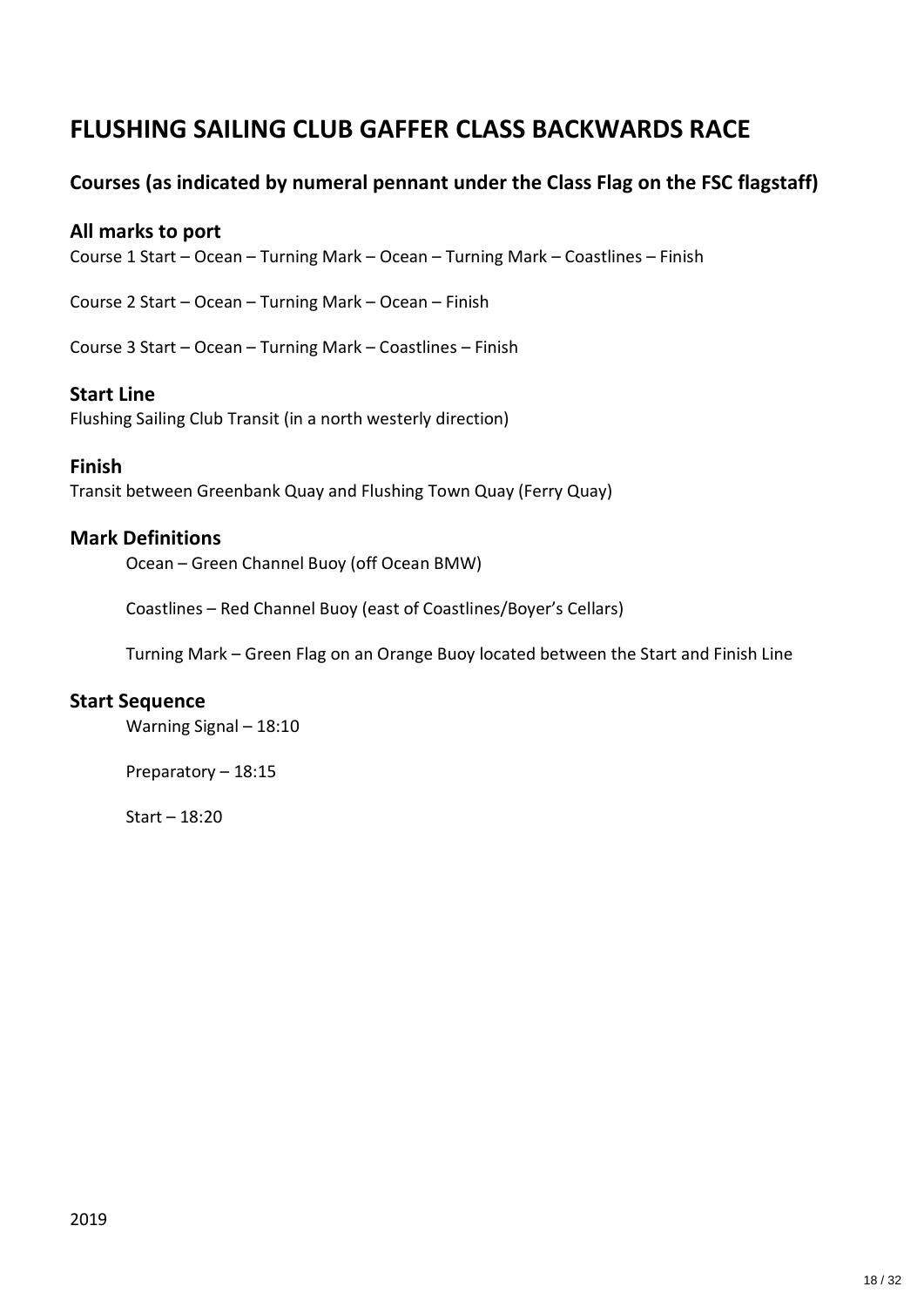# **FLUSHING SAILING CLUB CODE OF CONDUCT POLICY**

It is the policy of Flushing Sailing Club that all participants, members, officials, parents, volunteers and employees show respect and understanding for each other, treat everyone equally within the context of the sport and conduct themselves in a way that reflects the principles of the Club. The aim is for all to enjoy their association with Flushing Sailing Club.

**Abusive language, swearing, intimidation, aggressive behaviour or lack of respect for others and their property will not be tolerated and may lead to disciplinary action.**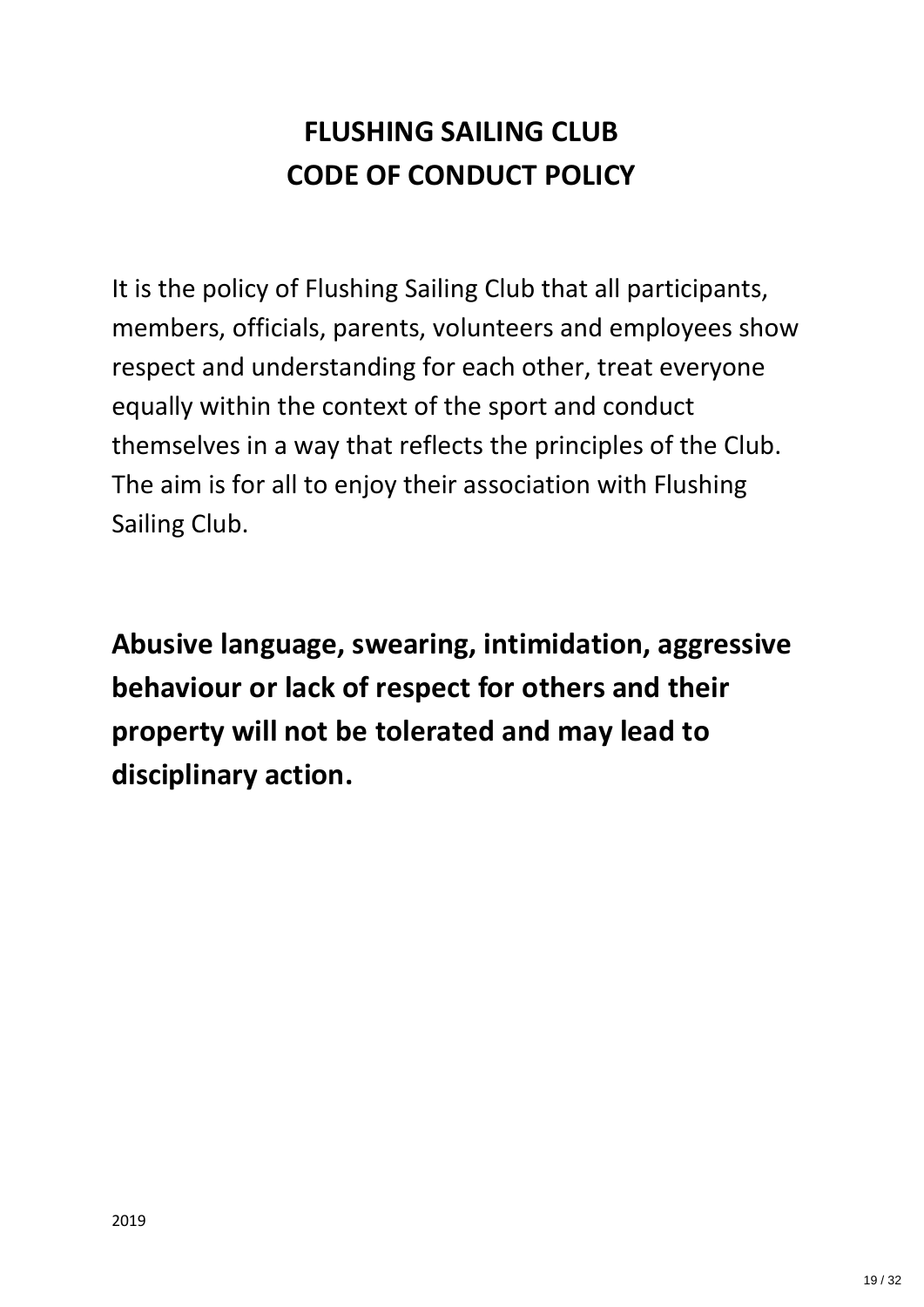### FSC SAILING CALENDAR 2019

Hot suppers will be served in The Clubhouse every Tuesday after racing

| <b>MARCH</b>      |                                              | Sat 15            |
|-------------------|----------------------------------------------|-------------------|
| Tues 12           | AGM 8pm                                      |                   |
| Tues 19           | Race Officer & Skippers Briefing             | Sun 16            |
| Tues 26           | Supper @ THE COVE RESTAURANT*                |                   |
|                   | Book with Inez Thompson by email:            | Tues 18           |
|                   | inezthompson777@gmail.com                    | Thur 20           |
| <b>APRIL</b>      |                                              | Sat 22            |
| Tues <sub>2</sub> | <b>COCKWELLS</b> series starts               |                   |
| Sat 6             | MYLOR CHANDLERY & RIGGING series starts*     | Tues 25           |
| Tues 9            | <b>COCKWELLS</b> series                      | Sat 29            |
| Sat $13$          | MYLOR CHANDLERY & RIGGING series*            | Sat 29-S          |
| Tues 16           | <b>COCKWELLS</b> series                      | <b>JULY</b>       |
| Sat $20$          | MYLOR CHANDLERY & RIGGING series ends*       | Tues <sub>2</sub> |
| Tues 23           | <b>COCKWELLS series</b>                      | Sat 6             |
| <b>Sat 26</b>     | <b>SKINNERS</b> series starts                | Tues 9            |
| Tues 30           | <b>COCKWELLS</b> series                      | Fri12-Sat         |
| <b>MAY</b>        |                                              | Sat 13            |
| Sat 4             | <b>SKINNERS</b> series                       | Tues 16           |
| Tues <sub>7</sub> | <b>COCKWELLS</b> series                      |                   |
| Sat 11            | <b>SKINNERS</b> series                       | Thur 18           |
| Tue 14            | <b>COCKWELLS</b> series ends                 | Sat 20            |
| Sat 18            | <b>SKINNERS</b> series                       |                   |
| Tues 21           | <b>CHOAKS PASTIES series starts</b>          | Tues 23           |
| <b>Sat 25</b>     | <b>SKINNERS</b> series                       | Sat 27            |
|                   | Silver Sunbeam race V class*                 | Tues 30           |
| <b>Sun 26</b>     | COGS/FSC Gull Rock Manacles race*QUW &       | <b>AUGUST</b>     |
|                   | IRC classes. Prizegiving at FSC after racing | Sat 3             |
| <b>Mon 27</b>     | RYA PUSH THE BOAT OUT OPEN DAY               | Tues 6            |
| Tues 28           | <b>CHOAKS PASTIES series ends</b>            |                   |
| <b>JUNE</b>       |                                              | Sat 10            |
| Sat 1             | LOE BEACH regatta. No racing @FSC            |                   |
| Tues 4            | <b>HINE DOWNING series 1 starts</b>          | Sun11-S           |
| Sat 8             | FALMOUTH TOWN regatta. No racing @FSC        | Sun 18            |
| Tue 11            | <b>HINE DOWNING series 1</b>                 | <b>Mon 19</b>     |

Fri 14-Sun16 Classics Regatta. V, B, C & G CLASSES

| Sat 15        | FALMOUTH TYRES Falmouth/Fowey race*         |
|---------------|---------------------------------------------|
|               | <b>QUW Classes</b>                          |
| <b>Sun 16</b> | FALMOUTH TYRES Fowey/Falmouth race*         |
|               | <b>QUW Classes</b>                          |
| Tues 18       | <b>HINE DOWNING Series 1</b>                |
| Thur 20       | Menagerie Fancy Dress Race to Mylor         |
|               | All in one class                            |
| Sat 22        | <b>SKINNERS</b> series                      |
|               |                                             |
| Tues 25       | <b>HINE DOWNING Series 1</b>                |
| <b>Sat 29</b> | POINT & PENPOL Regatta. No racing @ FSC     |
|               | Sat 29-Sun30 Firebird Championships         |
| <b>JULY</b>   |                                             |
| Tues 2        | <b>HINE DOWNING Series 1</b>                |
| Sat 6         | ST MAWES SOCIAL Regatta no racing @ FSC     |
| Tues 9        | <b>HINE DOWNING Series 1</b>                |
|               | Fri12-Sat 13 RCYC Falmouth keelboat regatta |
| Sat 13        | <b>SKINNERS</b> series                      |
| Tues 16       | <b>HINE DOWNING Series 1</b>                |
|               | Charity race for The Ellen McArthur Trust   |
| Thur 18       | Single handed race (2 handed Q & G classes) |
| Sat 20        | <b>SKINNERS</b> series ends                 |
|               | William & Mary Trophy G class               |
| Tues 23       | <b>HINE DOWNING Series 1 ends</b>           |
| <b>Sat 27</b> | <b>FLUSHING VILLAGE regatta</b>             |
| Tues 30       | <b>HINE DOWNING Series 2 starts</b>         |
| <b>AUGUST</b> |                                             |
| Sat 3         | ST MAWES TOWN Regatta. No racing @ FSC      |
| Tues 6        | <b>HINE DOWNING Series 2</b>                |
|               | Backwards Race G class*                     |
| Sat 10        | Mid Summer Regatta                          |
|               | Cup Races For all classes                   |
|               | Sun11-Sat17 FALMOUTH SAILING WEEK           |
| <b>Sun 18</b> | Fowey-Falmouth feeder race                  |
| <b>Mon 19</b> | Falmouth-Fowey feeder race                  |

| Tues 20 | HINE DOWNING series 2                       |
|---------|---------------------------------------------|
|         | Backwards Race G class*                     |
| Sat 24  | PORTSCATHO Village Regatta. No racing @ FSC |
| Sun 25  | PERCUIL regatta                             |
| Tues 27 | <b>HINE DOWNING series 2</b>                |
| Sat 31  | <b>SEVEN STARS Autumn Series starts</b>     |
|         |                                             |
|         |                                             |

#### **SEPTEMBER**

| Tue 3            | <b>HINE DOWNING series 2</b>            |
|------------------|-----------------------------------------|
|                  | Backwards Race G class*                 |
| Sat 7            | <b>SEVEN STARS Autumn series</b>        |
| Tues 10          | HINE DOWNING series 2 ends              |
| Fri 13           | RCYC/FSC Pursuit series starts*         |
| Sat 14           | <b>SEVEN STARS Autumn series</b>        |
| Tues 17          | FSC/RCYC Pursuit series*                |
| Fri 20           | RCYC/FSC Pursuit series*                |
| Sat 21           | <b>SEVEN STARS Autumn series ends</b>   |
|                  | Prizegiving at SEVEN STARS Flushing 5pm |
| Tues 24          | FSC/RCYC Pursuit series ends*           |
|                  | Prizegiving @ FSC after racing          |
| Sat 28           | PENROSE SAILS Champagne series starts*  |
| <b>OCTOBER</b>   |                                         |
| Tues 1           | Season wash up meeting @ FSC 8pm        |
| Sat 5            | PENROSE SAILS Champagne series*         |
| Sat 12           | PENROSE SAILS Champagne series*         |
| Sat 19           | PENROSE SAILS Champagne series*         |
| Sat 26           | PENROSE SAILS Champagne series ends*    |
|                  |                                         |
| <b>NIOVEMBED</b> |                                         |

#### **NOVEMBER**

Sat 9 ANNUAL PRIZEGIVING @ FSC 8pm

```
Events marked * are subject to additional race 
fees/instructions
Falmouth Working Boat events will be run as per The FWBA 
calendar
```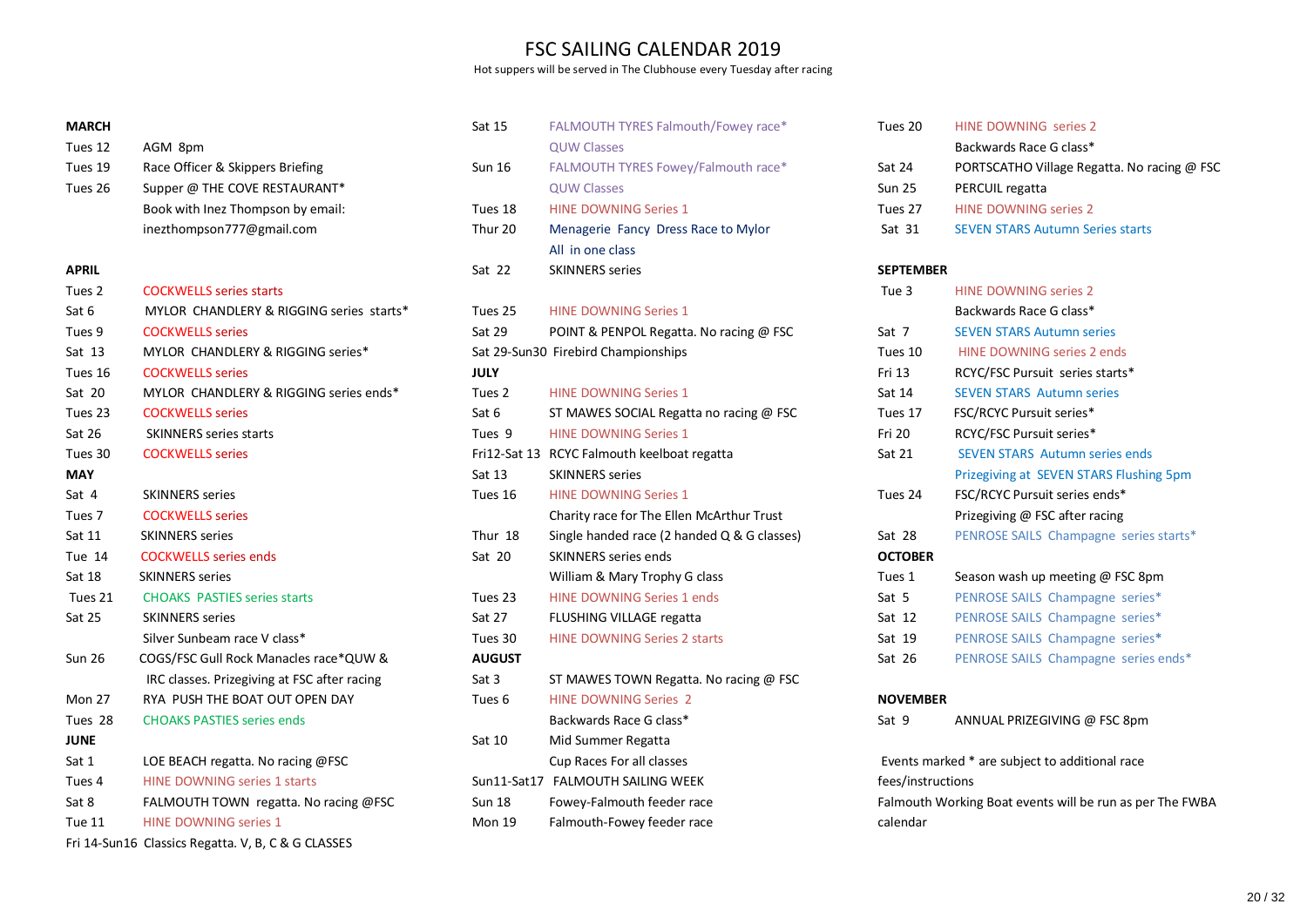## **Flushing Sailing Club Safeguarding and Child Protection Policy Statement**

As defined in the Children Act 1989, for the purposes of this policy anyone under the age of 18 should be considered as a child. The policy also applies to Adults at Risk as defined in the Care Act 2014.

**It is the policy of the Flushing Sailing Club to safeguard children and young people taking part in boating from physical, sexual or emotional harm. Flushing Sailing Club will take all reasonable steps to ensure that, through appropriate procedures and training, children participating in activities do so in a safe environment. We recognise that the safety and welfare of the child is paramount and that all children, whatever their age, gender, disability, culture, ethnic origin, colour, religion or belief, social status or sexual identity, have a right to protection from abuse. This policy also applies to Adults at Risk.**

Flushing Sailing Club actively seeks to:

- · Create a safe and welcoming environment, both on and off the water, where children can have fun and develop their skills and confidence.
- Support and encourage recognised training centres, affiliated clubs and class associations to implement similar policies.
- Recognise that safeguarding children is the responsibility of everyone, not just those who work with children.
- · Ensure that organised training and events are run to the highest possible safety standards.
- Be prepared to review its ways of working to incorporate best practice.

We will:

- · Treat all children with respect and celebrate their achievements.
- · Carefully recruit and select all employees, contractors and volunteers.
- · Respond swiftly and appropriately to all complaints and concerns about poor practice or suspected or actual child abuse.

This policy relates to all employees, contractors and volunteers who work with children or Adults at Risk in the course of their duties. It will be kept under periodic review. All relevant concerns, allegations, complaints and their outcome should be notified to the Flushing Sailing Club Safeguarding Co-ordinator.

## **Designated Persons**

| <b>Flushing Sailing Club designated persons</b>                                                                                                 |  |
|-------------------------------------------------------------------------------------------------------------------------------------------------|--|
| The Safeguarding Co-ordinators are:<br>Sue Grigg:                                                                                               |  |
| John Maunder:                                                                                                                                   |  |
| If they are unavailable and the matter is urgent, contact the FSC Race Office:<br>Tel: 01326 374043,<br>E-mail: flushingsailingclub@pofsa.co.uk |  |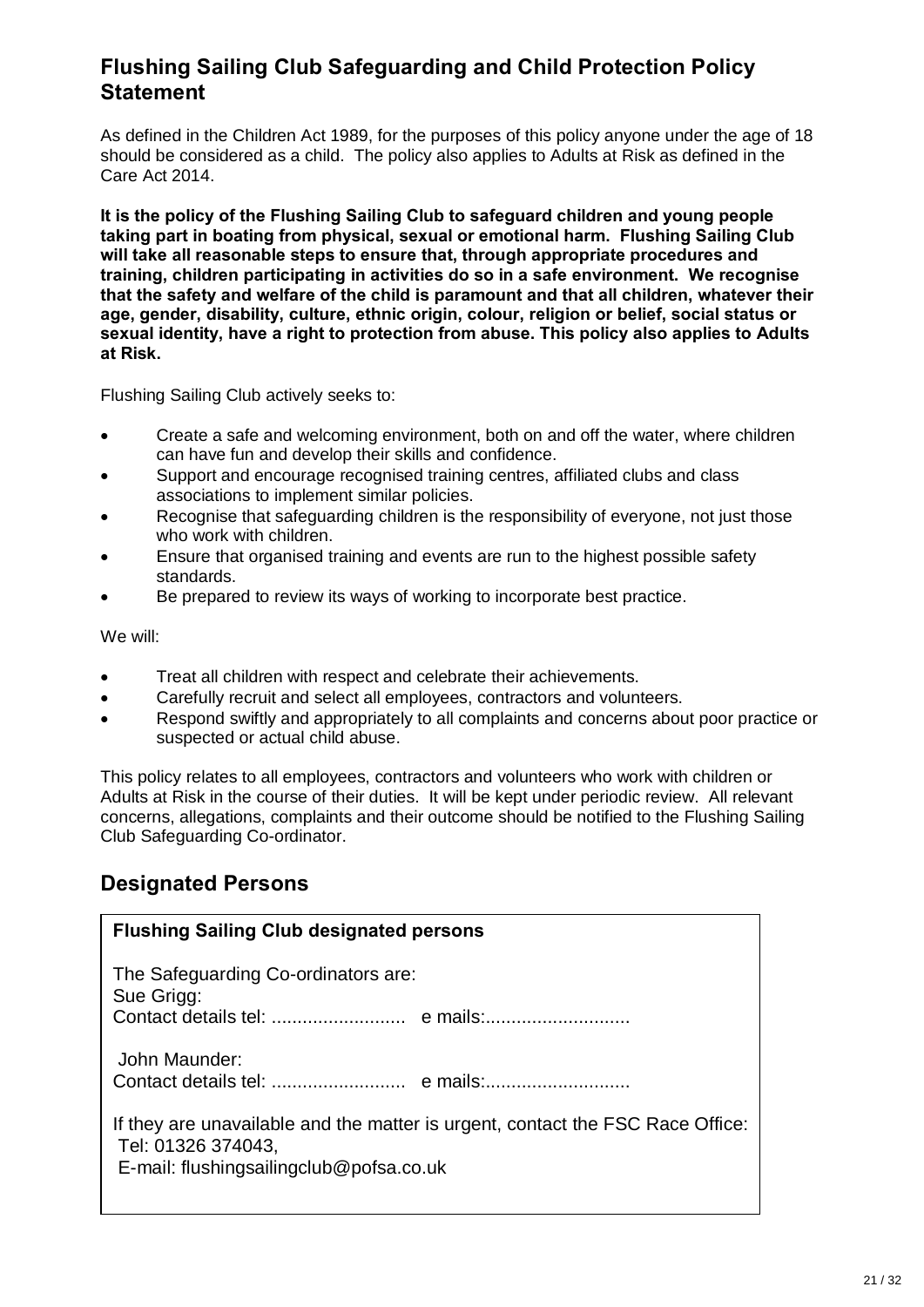#### *What to do if you are worried that a child is being abused outside the FSC's environment (but the concern is identified through the child's involvement with FSC)*



If you are uncertain what to do at any stage, contact the RYA<sub>S</sub> Child Protection Co-ordinator on 023 8060 4104 or the NSPCC free 24 hour helpline 0808 800 5000.

FSC's Safeguarding Co-ordinators are................................................................

Contact details:...............................................................................

*.If you are concerned about the behaviour of any member, volunteer, staff, coach or official working for the FSC or an FSC affiliated/recognised organisation, report the incident/ concern to one of the named Safeguarding Officers or The Commodore.*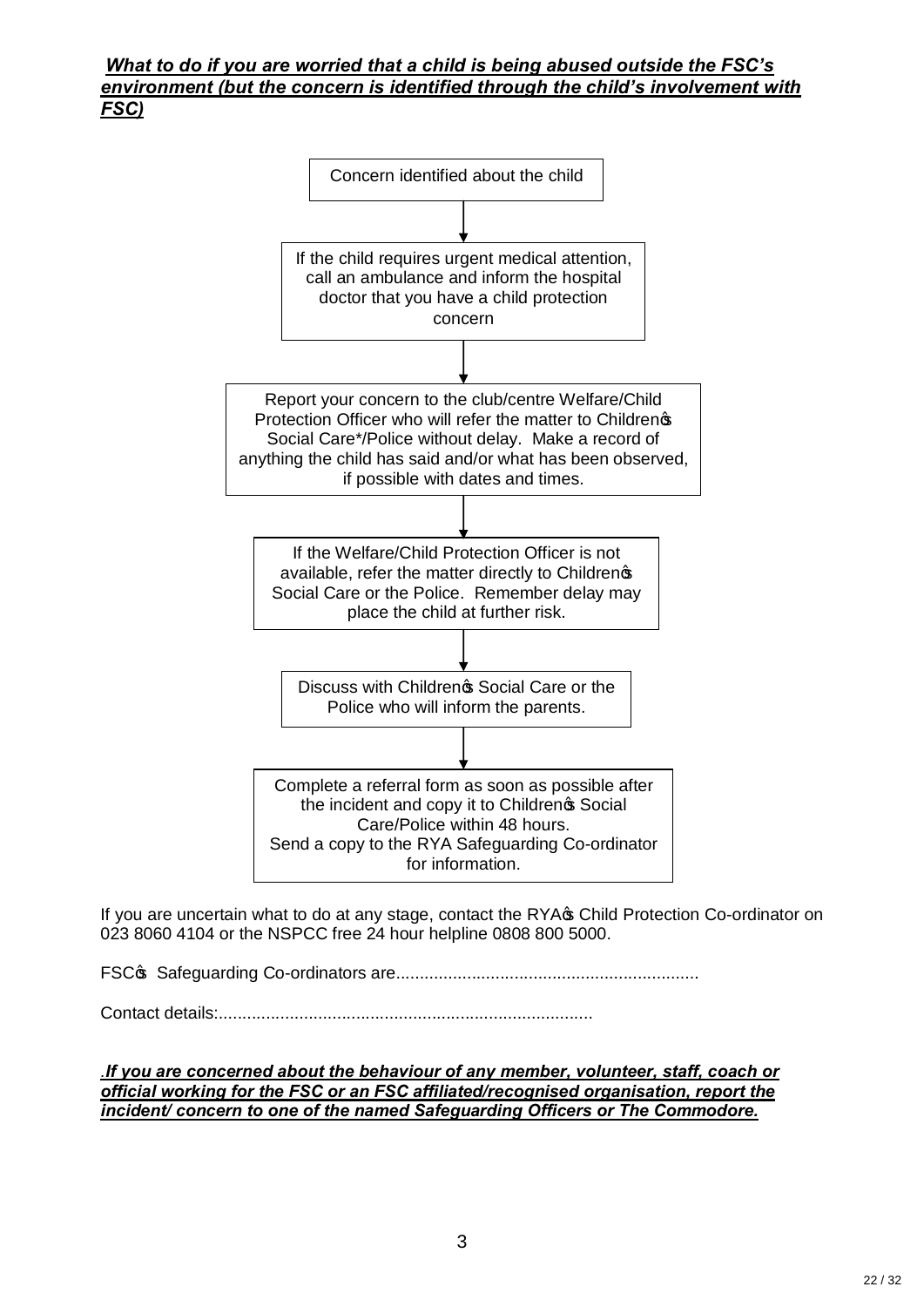# **Flushing Sailing Club Safeguarding Policy and Procedures: Adults at Risk**

#### **Policy Statement**

Flushing Sailing Club is committed to safeguarding adults at risk taking part in its activities from physical, sexual, psychological, emotional or financial harm or neglect. We recognise that everyone, irrespective of age, disability, gender reassignment, race, religion or belief, sex, sexual orientation, pregnancy and maternity, marriage or civil partnership or social status, has a right to protection from discrimination and abuse.

Flushing Sailing Club takes all reasonable steps to ensure that, by providing staff and volunteers with appropriate procedures and training, it offers a safe environment for all participants. Everyone will be treated with dignity and respect.

All members and volunteers should be aware of the policy.

#### **Club Welfare Officer**

The Club Welfare Officer is: Sue Grigg, 01326 212698

suegrigg@hotmail.com

#### **Staff and Volunteers**

All Club staff and volunteers whose role brings them into regular contact with adults at risk will be asked to provide references. The Club Welfare Officer and those regularly instructing, coaching or supervising adults at risk will also be asked to apply for an Enhanced Criminal Records Disclosure. Those providing personal care will be asked to apply for an Enhanced Disclosure with Barred List check.

Enhanced Criminal Records Disclosure and Enhanced Disclosure with Barred check can be requested only through a 'registered body', in FSC's case that is through the RYA.

#### **Good Practice**

All members of the Club should follow the good practice guidelines attached. Those working with adults at risk should be aware of the guidance on recognising abuse *(see Appendix A to this policy).*

#### **Concerns**

Anyone who is concerned about the welfare of an adult should inform the Club Welfare Officer immediately, in strict confidence. The Club Welfare Officer will follow the attached Reporting Procedures.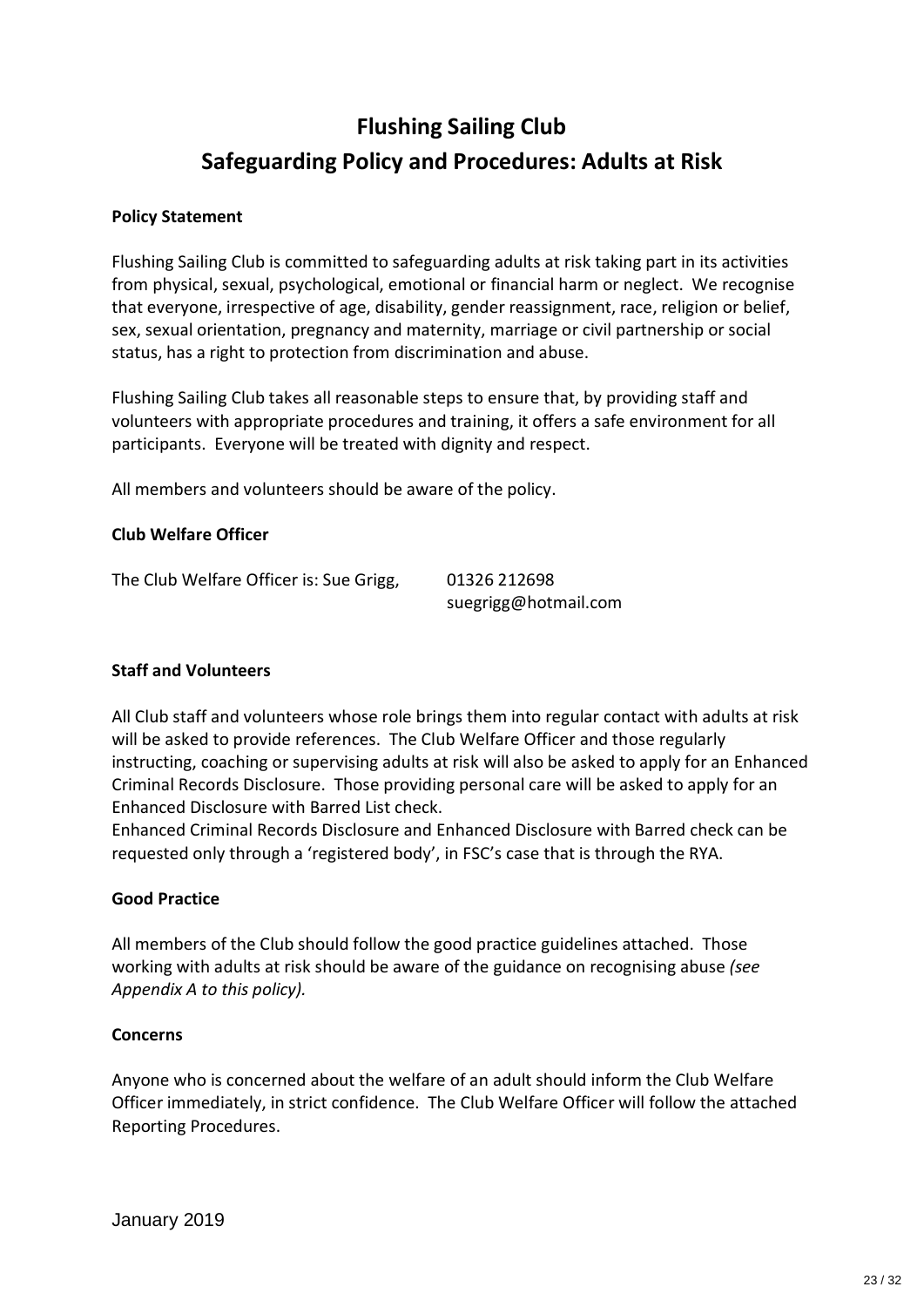Any member of the Club failing to comply with the Safeguarding Adults policy and any relevant Codes of Conduct may be subject to disciplinary action under Club Rules. **Flushing Sailing Club**

## **Good Practice Guide for Instructors, Coaches and Volunteers**

This guide only covers the essential points of good practice when working with adults at risk. You should also read the Flushing Sailing Club's Safeguarding Policy and Procedures which are available for reference at all times.

- · Always communicate clearly, in whatever way best suits the individual, and check their understanding and expectations
- · Always try to work in an open environment in view of others
- · Avoid spending any significant time working with adults at risk in isolation
- · Do not take an adult at risk alone in a car, however short the journey, unless you are certain that the individual has the capacity to decide to accept a lift
- · Do not take an adult at risk to your home as part of your organisation's activity
- · Where any of these is unavoidable, ensure that it only occurs with the full knowledge and consent of someone in charge of the organisation or the person's carers
- · Design training programmes that are within the ability of the individual
- · If you need to help someone with a wetsuit or buoyancy aid or provide physical assistance or support, make sure you are in full view of others
- · Take great care with communications via mobile phone, e-mail or social media that might be misunderstood or shared inappropriately. In general, only send group communications about organisational matters using these methods. If it's essential to send an individual message to a person who has a learning disability or other impairment that might affect their understanding, copy it to their carer.

You should never:

- · engage in rough, physical or sexually provocative games or activities
- allow or engage in inappropriate touching of any form
- · use inappropriate language
- make sexually suggestive comments, even in fun
- fail to respond to an allegation made by an adult at risk; always act
- · do things of a personal nature that the person can do for themselves.

It may sometimes be necessary to do things of a personal nature to help someone with a physical or learning disability. These tasks should only be carried out with the full understanding and consent of both the individual (where possible) and their carers. In an emergency situation which requires this type of help, if the individual lacks the capacity to give consent, carers should be fully informed. In such situations it is important to ensure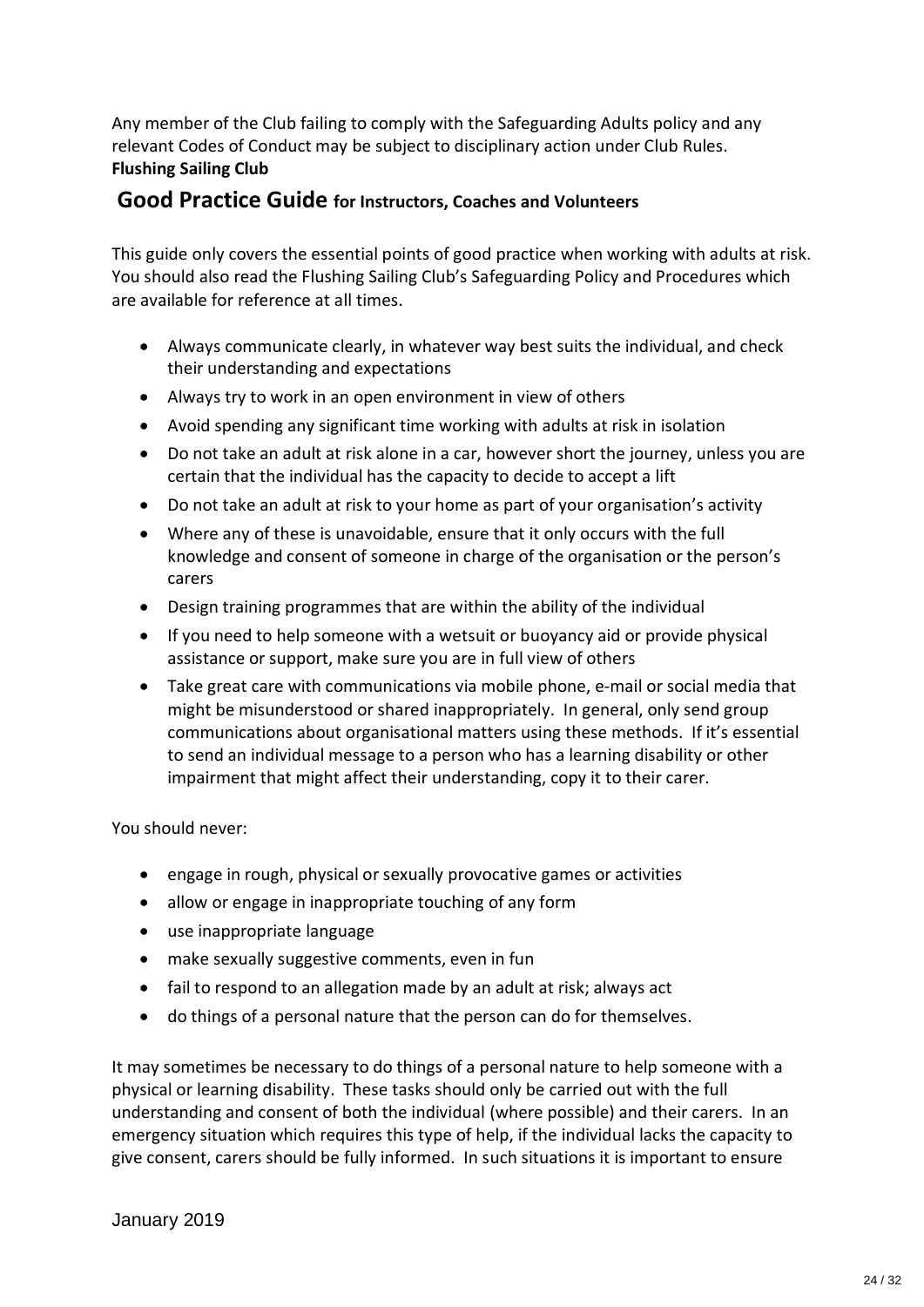that anyone present is sensitive to the individual and undertakes personal care tasks with the utmost discretion.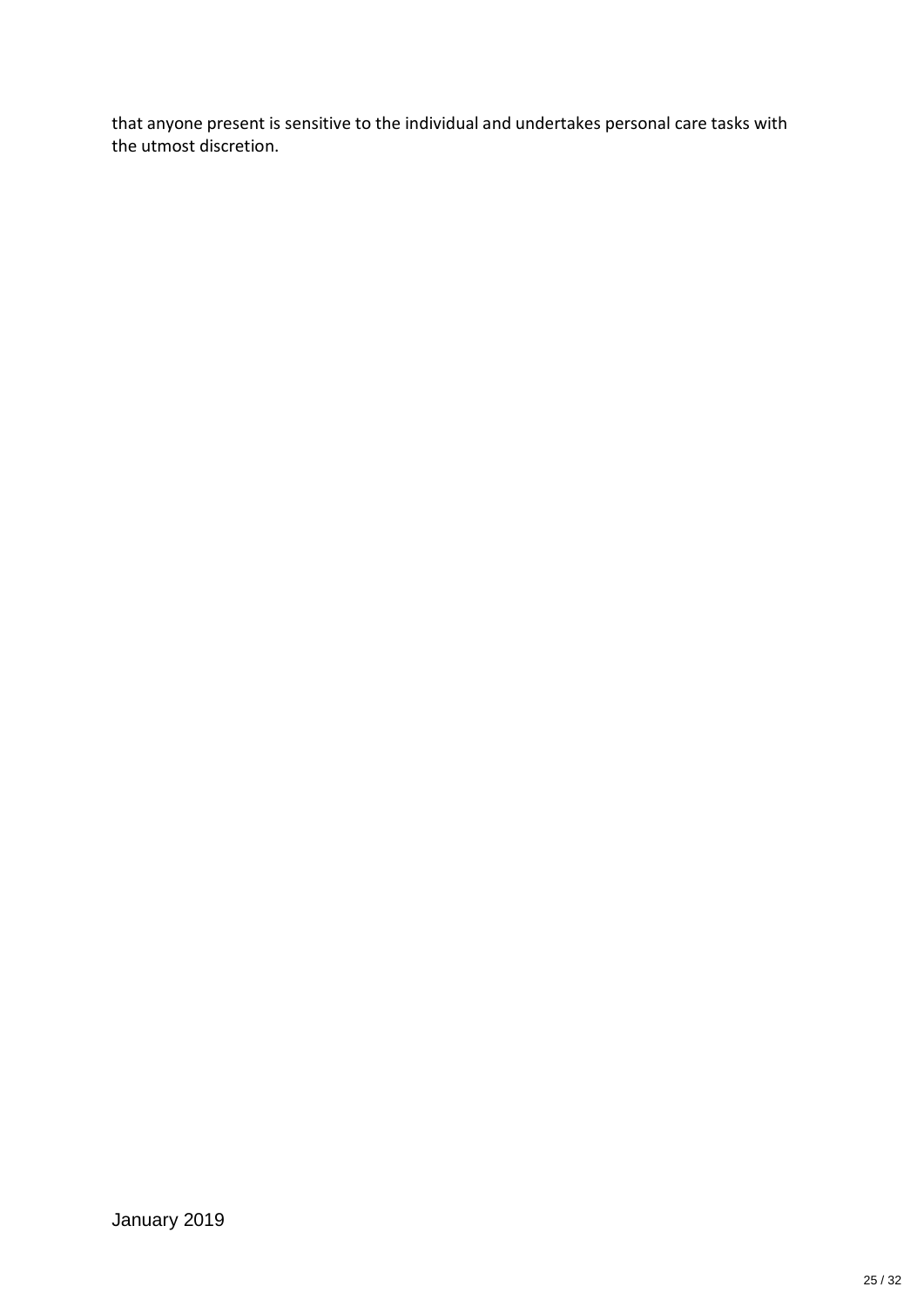## *Appendix A* **– What is abuse?**

(Based on the statutory guidance supporting the implementation of the Care Act 2014)

Abuse is a violation of an individual's human and civil rights by another person or persons.

Adults at risk may be abused by a wide range of people including family members, professional staff, care workers, volunteers, other service users, neighbours, friends, and individuals who deliberately exploit vulnerable people. Abuse may occur when an adult at risk lives alone or with a relative, within nursing, residential or day care settings, hospitals and other places assumed to be safe, or in public places.

The following is not intended to be an exhaustive list of types of abuse or exploitation but an illustrative guide as to the sort of behaviour which could give rise to a safeguarding concern:

**Physical abuse** - including assault, hitting, slapping, pushing, misuse of medication, restraint, or inappropriate physical sanctions.

**Domestic violence** – including psychological, physical, sexual, financial, emotional abuse; so called 'honour' based violence. This won't happen at a club/centre, but there could be concerns about a participant's home situation.

**Sexual abuse** - including rape, indecent exposure, sexual harassment, inappropriate looking or touching, sexual teasing or innuendo, sexual photography, subjections to pornography or witnessing sexual acts, indecent exposure and sexual assault or sexual acts to which the adult has not consented or was pressured into consenting.

**Psychological abuse** - including emotional abuse, threats of harm or abandonment, deprivation of contact, humiliation, blaming, controlling, intimidation, coercion, harassment, verbal abuse, isolation or unreasonable and unjustified withdrawal from services or supportive networks. In a club context this might include excluding a member from social activities.

**Financial or material abuse** - including theft, fraud, internet scamming, coercion in relation to an adult's financial affairs or arrangements, including in connection with wills, property, inheritance or financial transactions, or the misuse or misappropriation of property, possessions or benefits. People with learning disabilities or dementia are particularly vulnerable to this type of abuse. An example might be encouraging someone to book and pay for training courses that are inappropriate for their level of ability, or to purchase sailing clothing or equipment they don't need.

**Discriminatory abuse** - including forms of harassment, slurs or similar treatment; because of race, gender and gender identity, age, disability, sexual orientation or religion.

**Neglect and acts of omission** - including ignoring medical, emotional or physical care needs, failure to provide access to appropriate health, care and support or educational services, the

January 2019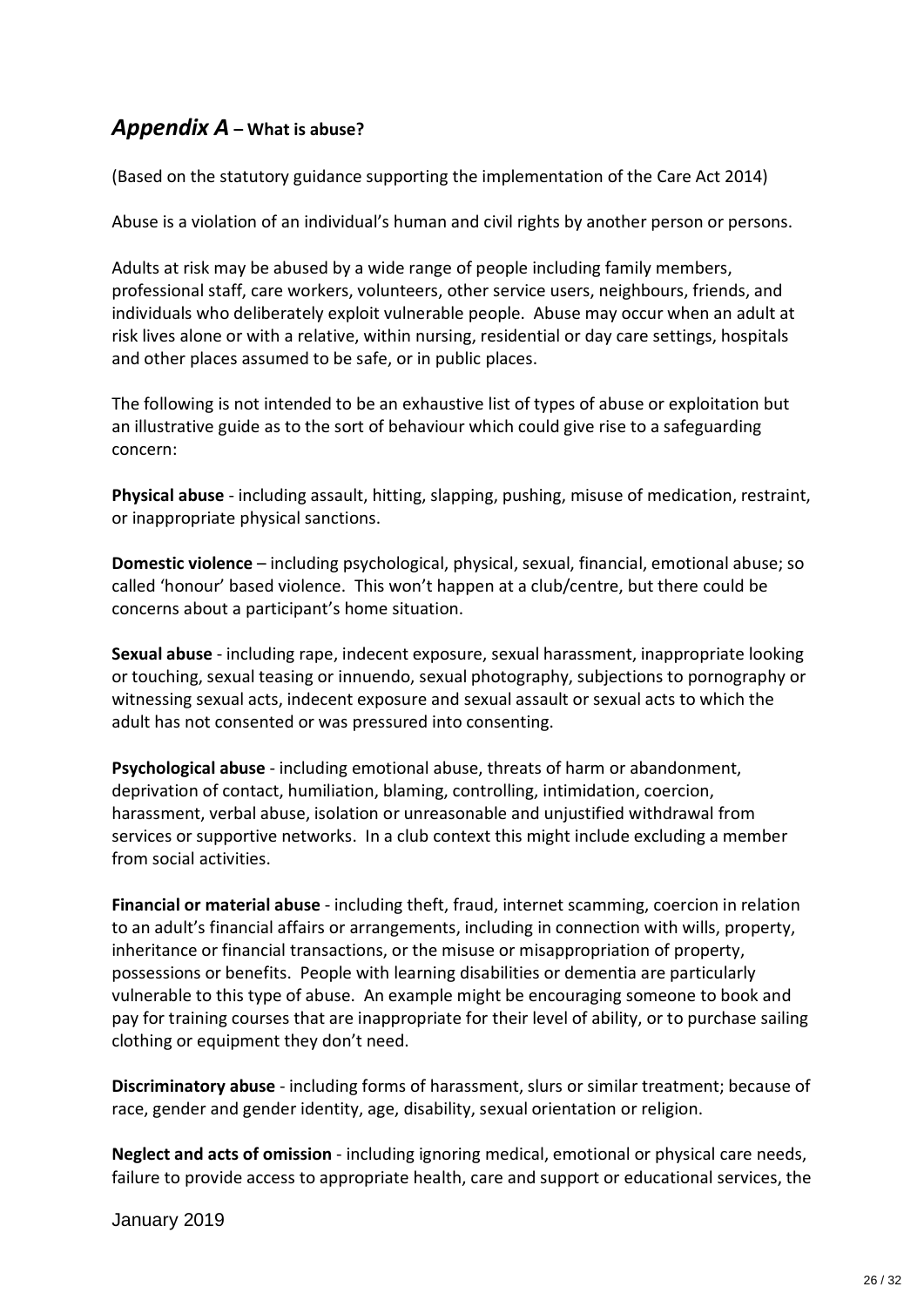withholding of the necessities of life, such as medication, adequate nutrition and heating; or in a watersports context, failing to ensure that the person is adequately protected from the cold or sun or properly hydrated while on the water.

**Self-neglect** – this covers a wide range of behaviour neglecting to care for one's personal hygiene, health or surroundings and includes behaviour such as hoarding. Self-neglect might indicate that the person is not receiving adequate support or care, or could be an indication of a mental health issue such as depression.

**Organisational abuse** – including neglect and poor care practice within an institution or specific care setting such as a hospital or care home, for example, or in relation to care provided in one's own home. This may range from one-off incidents to on-going illtreatment. It can be through neglect or poor professional practice as a result of the structure, policies, processes and practices within an organisation.

**Modern slavery** – encompasses slavery, human trafficking, forced labour and domestic servitude. Traffickers and slave masters use whatever means they have at their disposal to coerce, deceive and force individuals into a life of abuse, servitude and inhumane treatment.

Not included in the Care Act 2014 but also relevant:

**Bullying** (including 'cyber bullying' by text, e-mail, social media etc) - may be seen as deliberately hurtful behaviour, usually repeated or sustained over a period of time, where it is difficult for those being bullied to defend themselves. The bully may be another vulnerable person. Although anyone can be the target of bullying, victims are typically shy, sensitive and perhaps anxious or insecure. Sometimes they are singled out for physical reasons – being overweight, physically small, having a disability - or for belonging to a different race, faith or culture.

**Mate Crime** – a 'mate crime' as defined by the Safety Net Project is 'when vulnerable people are befriended by members of the community who go on to exploit and take advantage of them. It may not be an illegal act but still has a negative effect on the individual'. Mate Crime is carried out by someone the adult knows. There have been a number of serious cases relating to people with a learning disability who were seriously harmed by people who purported to be their friends.

#### **Radicalisation**

The aim of radicalisation is to inspire new recruits, embed extreme views and persuade vulnerable individuals to the legitimacy of a cause. This may be direct through a relationship, or through social media.

#### **Recognising abuse**

Patterns of abuse vary and include:

· Serial abusing in which the perpetrator seeks out and 'grooms' individuals. Sexual abuse sometimes falls into this pattern as do some forms of financial abuse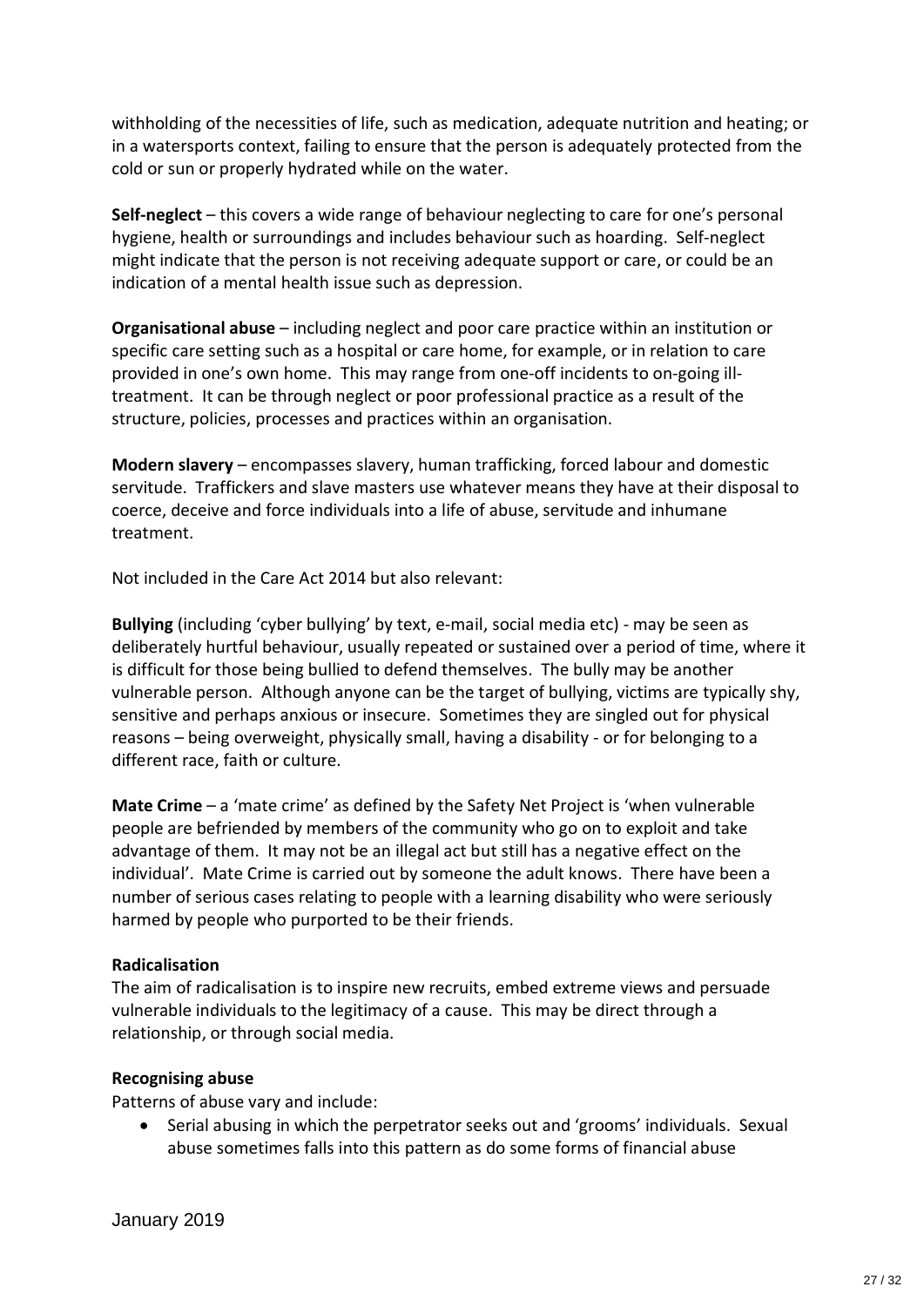- · Long-term abuse in the context of an ongoing family relationship such as domestic violence between spouses or generations or persistent psychological abuse; or
- · Opportunistic abuse such as theft occurring because money or valuable items have been left lying around.

Signs and indicators that may suggest someone is being abused or neglected include:

- Unexplained bruises or injuries or lack of medical attention when an injury has occurred
- Someone losing or gaining weight, or an unkempt appearance
- · A change in behaviour or confidence
- · Self-harming
- · A person's belongings or money go missing
- The person is not attending, or no longer enjoving, their sessions
- · A person has a fear of a particular group or individual
- · A disclosure someone tells you or another person that they are being abused.

#### **If you are concerned**

If there are concerns about abuse taking place in the person's home, talking to their carers might put them at greater risk. If you cannot talk to the carers, consult your organisation's designated Welfare Officer or the person in charge. It is this person's responsibility to make the decision to contact Adult Social Care Services. It is NOT their responsibility to decide if abuse is taking place, BUT it is their responsibility to act on your concerns.

Social care professionals involved in taking decisions about adults at risk must take all of the circumstances into account and act in the individual's best interests. You are not expected to be able to take such decisions.

The following six principles inform the way in which professionals and other staff in care and support services and other public services work with adults:

- · **Empowerment** People being supported and encouraged to make their own decisions and informed consent
- · **Prevention** It is better to take action before harm occurs
- · **Proportionality** The least intrusive response appropriate to the risk presented
- · **Protection** Support and representation for those in greatest need
- · **Partnership** Local solutions through services working with their communities. Communities have a part to play in preventing, detecting and reporting neglect and abuse
- · **Accountability** Accountability and transparency in delivering safeguarding.

Some instances of abuse will constitute a criminal offence, for example assault, sexual assault and rape, fraud or other forms of financial exploitation and certain forms of discrimination. This type of abuse should be reported to the Police.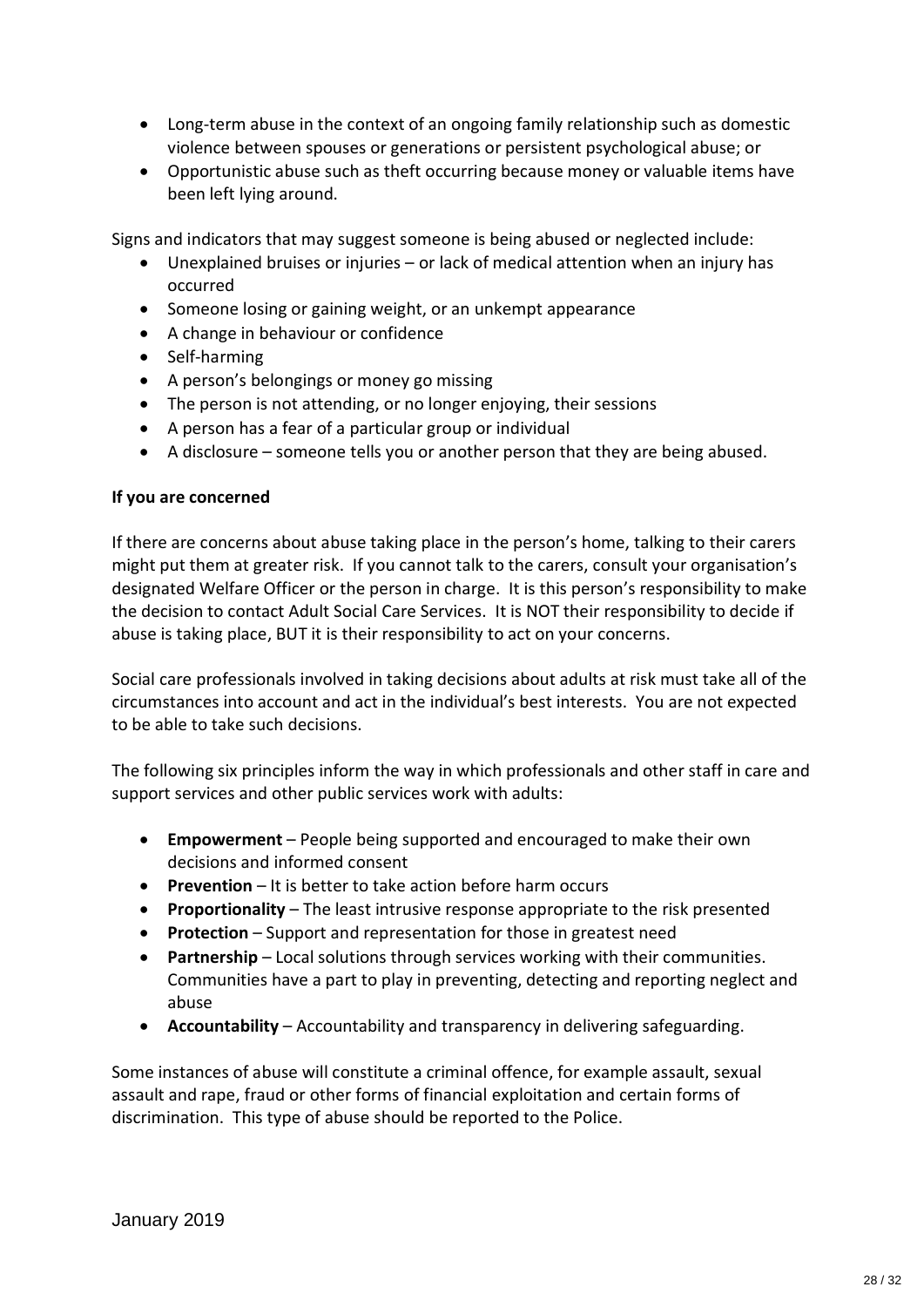## **Flushing Sailing Club**

# **Reporting Procedures**

If you are uncertain what to do at any stage, contact the RYA's Safeguarding Manager on 023 8060 4104 or your local authority Adult Social Care department.

Details of Adult Social Care departments and emergency duty teams are listed on Cornwall Council's website. If you are unable to find the appropriate contact number, call the RYA's Safeguarding Manager or, if the person is at immediate risk, the Police.



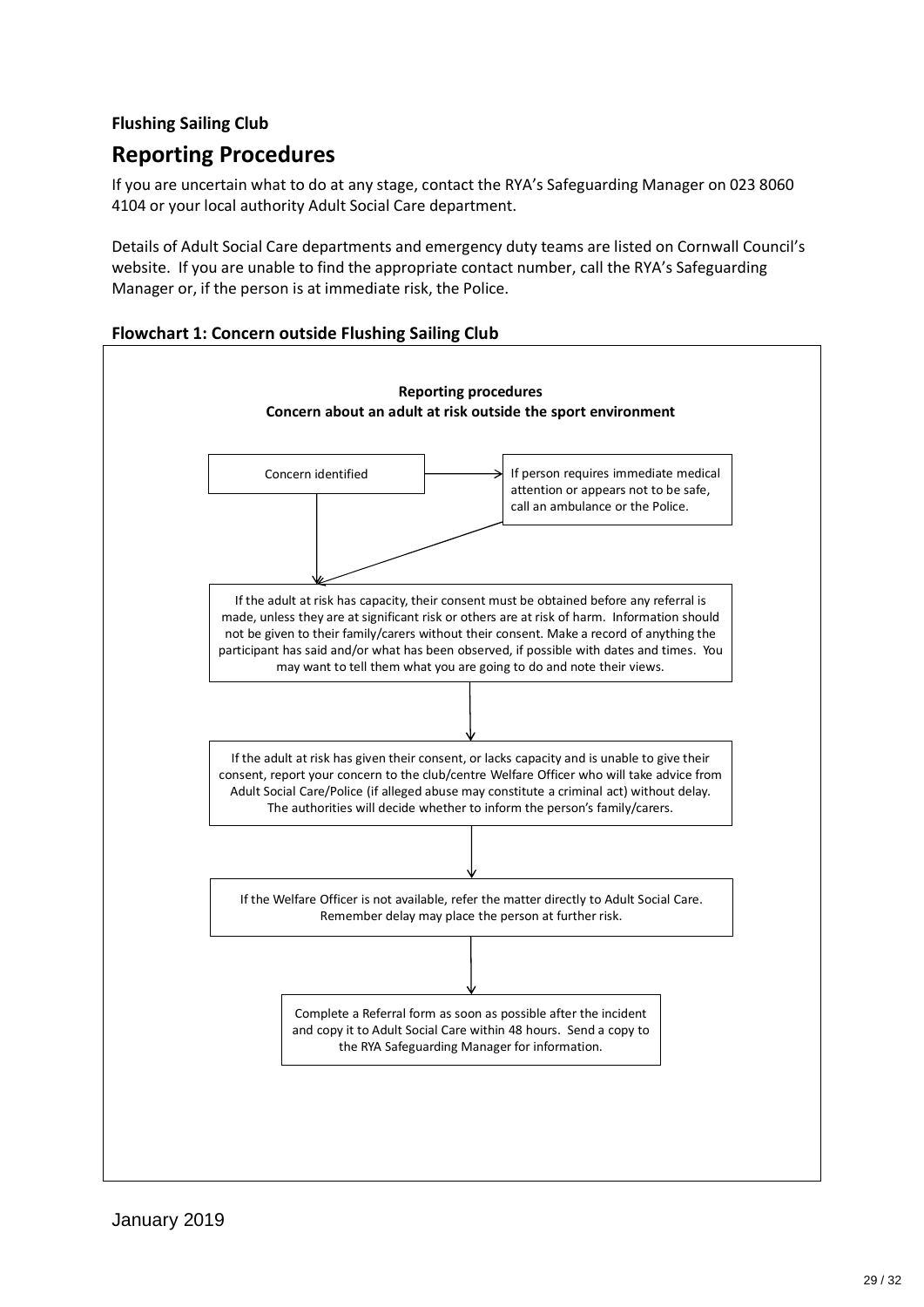

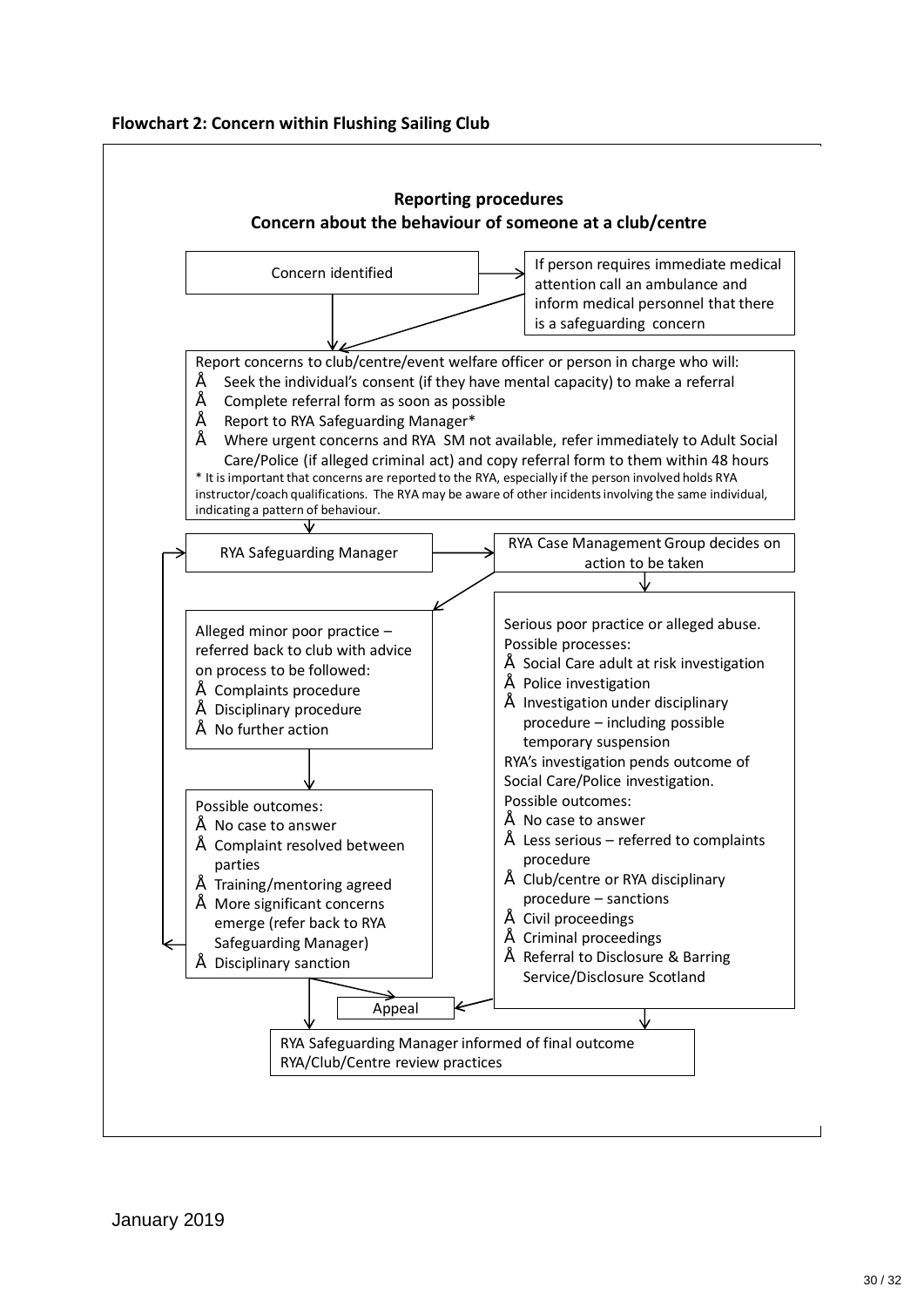# **Flushing Sailing Club Safeguarding referral form**

| Date and time of incident                 |  |
|-------------------------------------------|--|
| Name and position of person about         |  |
| whom report, complaint or allegation is   |  |
| made                                      |  |
| Name and age (if known) of adult at risk  |  |
| involved                                  |  |
| Name of club or organisation              |  |
|                                           |  |
| Nature of incident, complaint or          |  |
| allegation                                |  |
| (continue on separate page if             |  |
| necessary)                                |  |
|                                           |  |
|                                           |  |
|                                           |  |
| Action taken by organisation              |  |
| (continue on separate page if             |  |
| necessary)                                |  |
|                                           |  |
|                                           |  |
|                                           |  |
|                                           |  |
| If Adult Social Care or Police contacted, |  |
| name, position and telephone number       |  |
| of person handling case                   |  |
| Name, organisation and position of        |  |
| person completing form                    |  |
|                                           |  |
| Contact telephone number and e-mail       |  |
| address                                   |  |
| Signature of person completing form       |  |
| Date and time form completed              |  |
| Name and position of organisation's       |  |
| welfare officer or person in charge (if   |  |
| different from above)                     |  |
| Contact telephone number and e-mail       |  |
| address                                   |  |

This form should be copied, marked 'Private and Confidential', to the RYA Safeguarding and Equality Manager, Jackie Reid, RYA House, Ensign Way, Hamble, Southampton, SO31 4YA, e-mail safeguarding@rya.org.uk and to the statutory authorities (if they have been informed of the incident) within 48 hours of the incident.